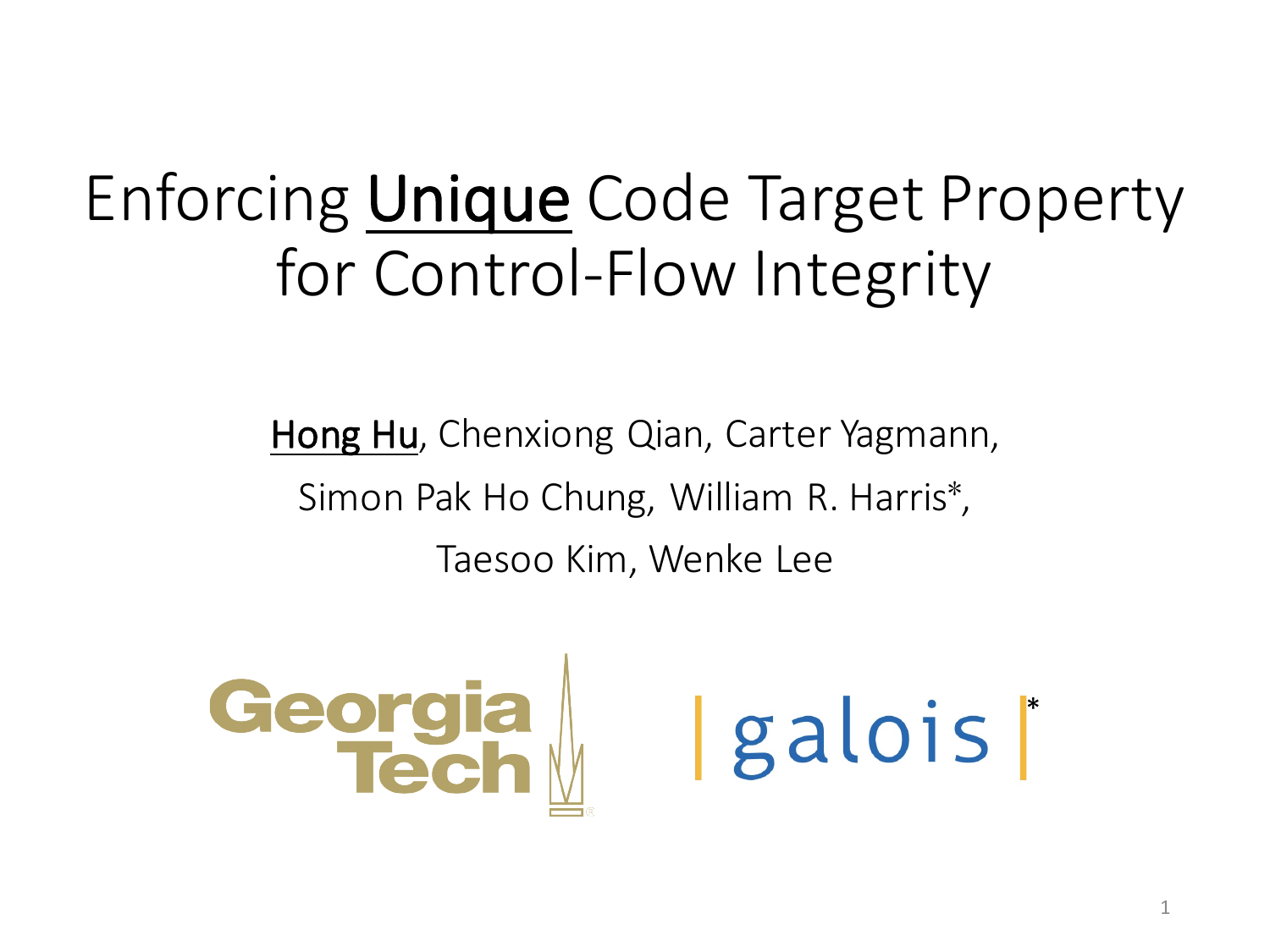## Control-flow attack

- Control-flow: the order of instruction execution
- Attackers use bugs to divert control flow
	- indirect control-flow transfer (ICT):
		- call \*%rax, jmp \*%rax, ret
	- func\_ptr/ret\_addr ==> &shellcode/&ROP\_gadgets
	- the most common exploit method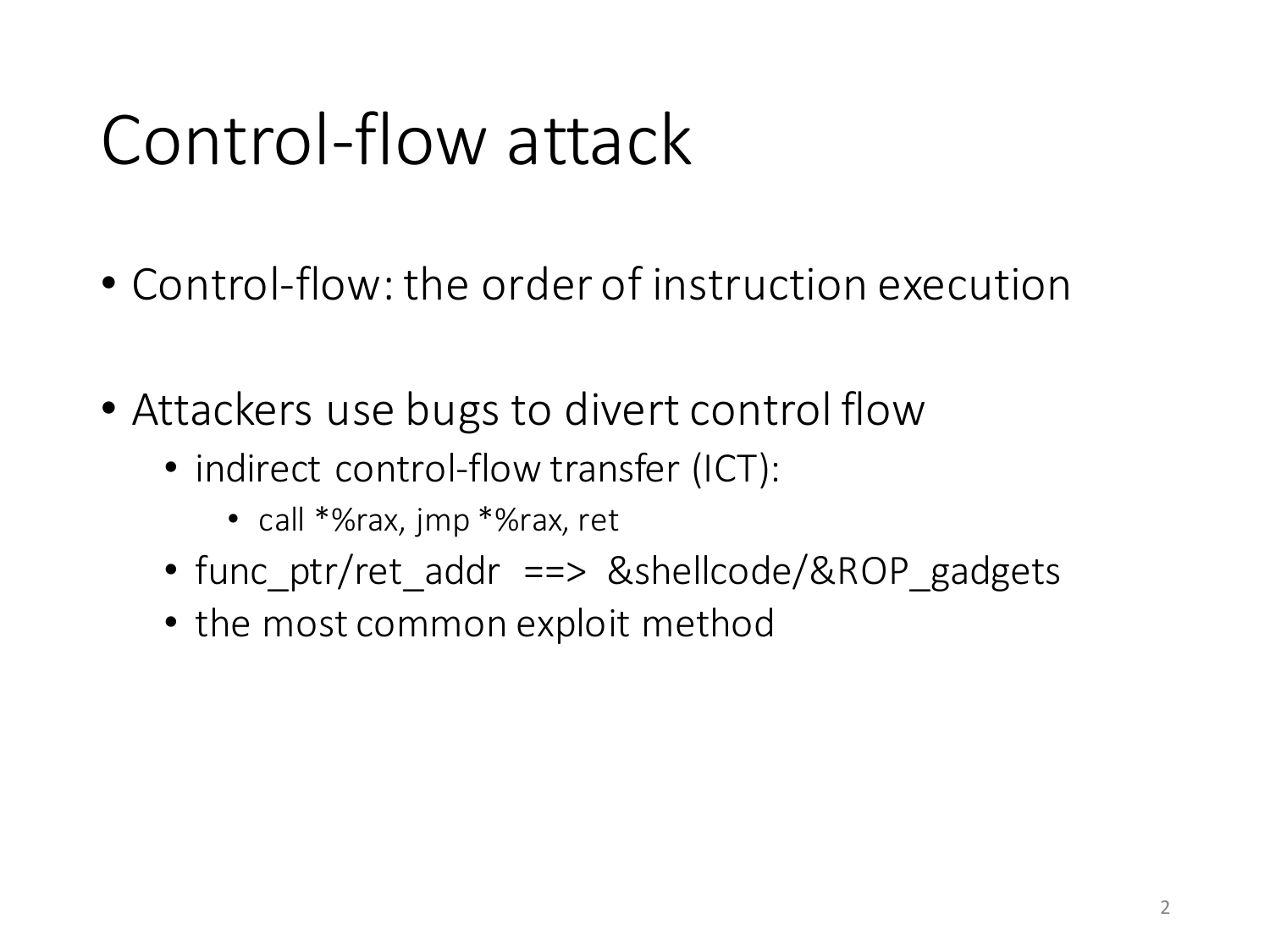## Control-flow attack is getting harder

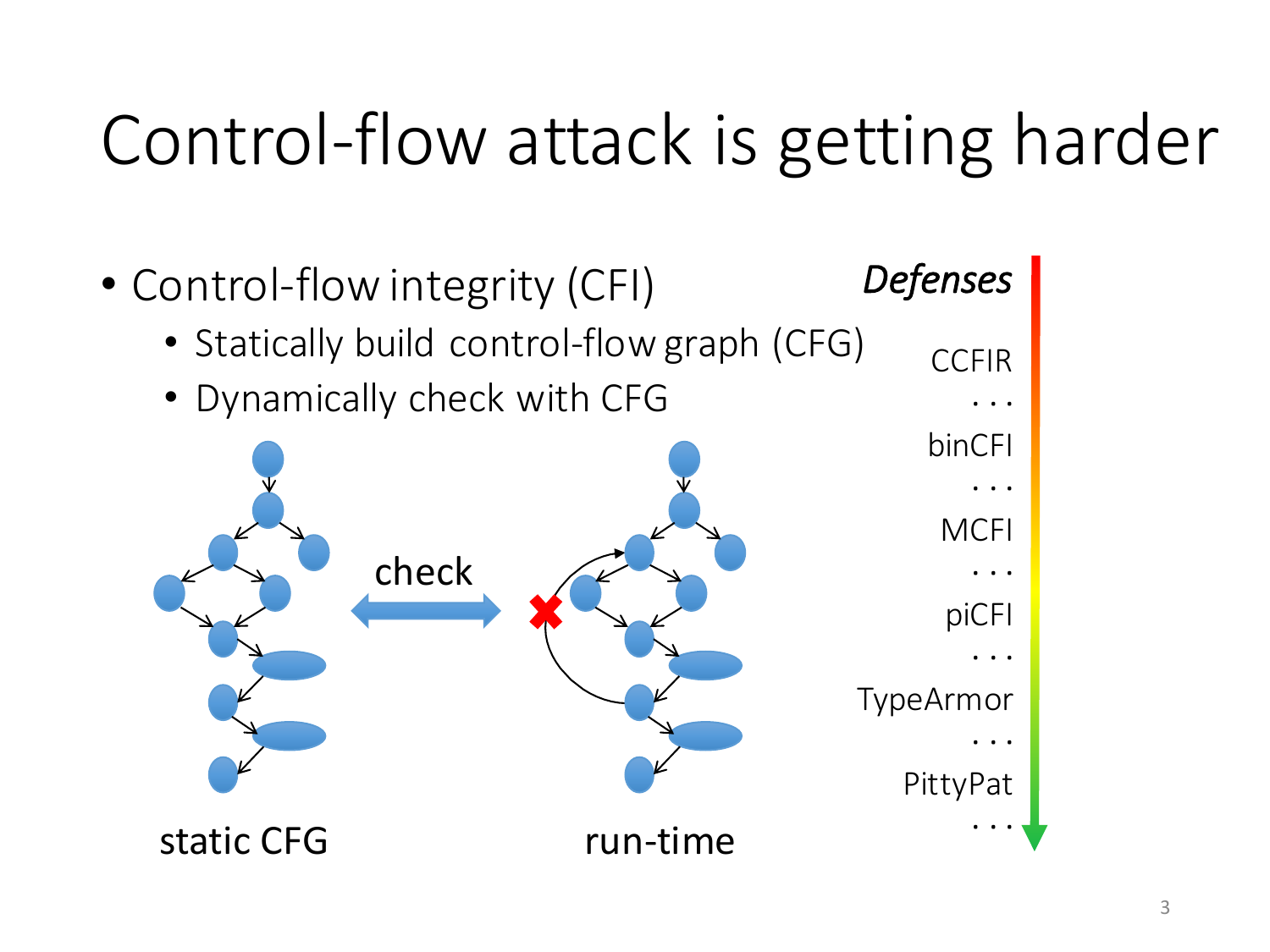## Control-flow attack is still possible

- Advanced attacks bypassing CFI
	- Out-of-control (oakland'14),
	- COOP (oakland'15),
	- Control-flow bending (usenix'15),
	- Code jujutsu (ccs'15)
- | allowed flow  $|\gg|$  real valid flow |
- The end of the story?
- $|$  allowed flow  $| = 1$

 $\langle \Rightarrow \forall$ ICT, | allowed target = 1

? *Defenses* **CCFIR** · · · binCFI  $\cdot\cdot\cdot$ **MCFI** · · · piCFI · · · TypeArmor · · · PittyPat · · · *Attacks* Out-of-control · · · Stitch-gadgets · · · COOP · · · CF bending · · · Control Jujutsu · · ·

4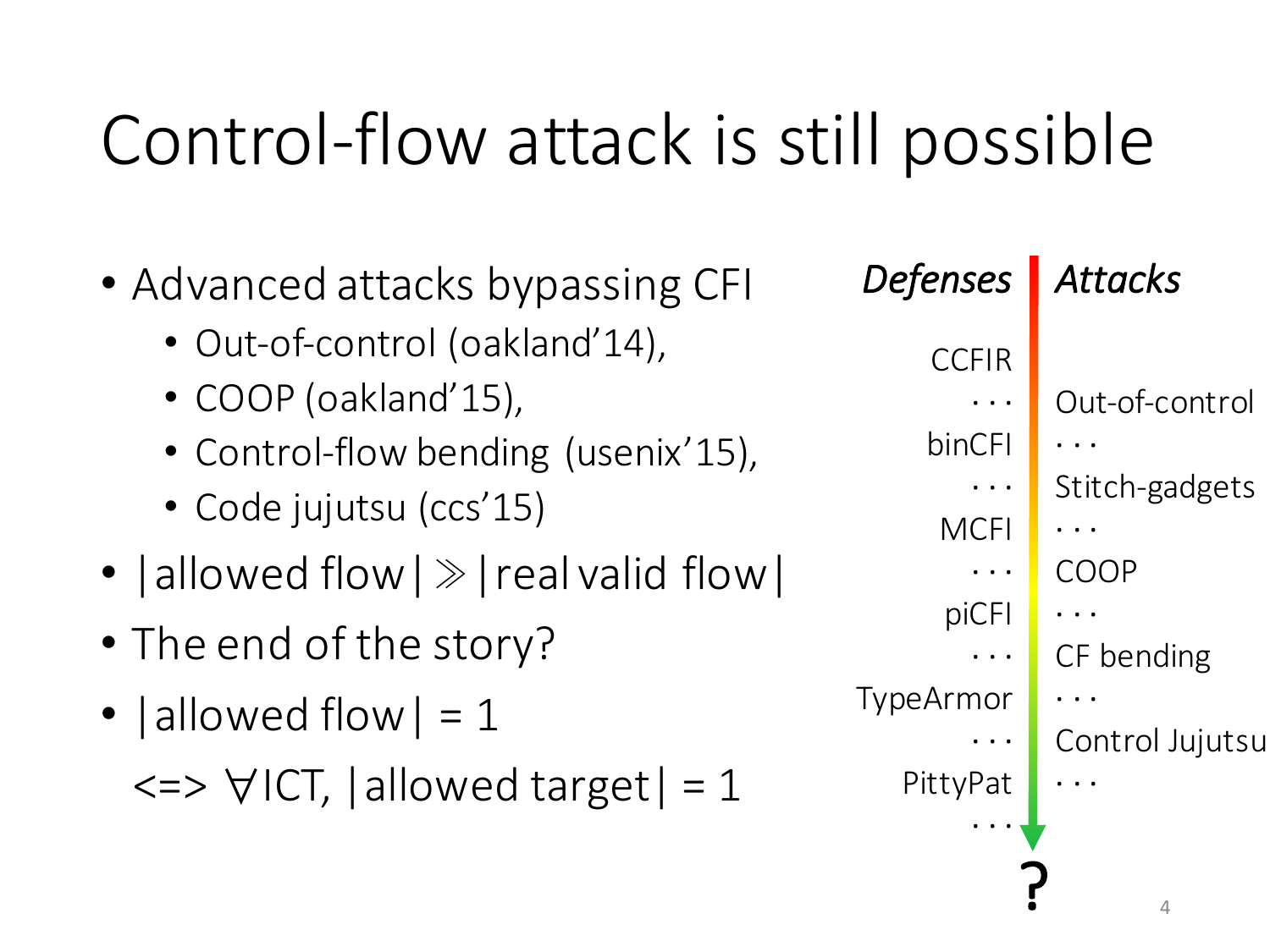### Our solution – uCFI

- Enforce unique code target property
	- only one valid target is allowed at runtime
- Efficient enforcement
	- 8% on SPEC CPU 2006
	- 4% on nginx
	- 1% on vsftpd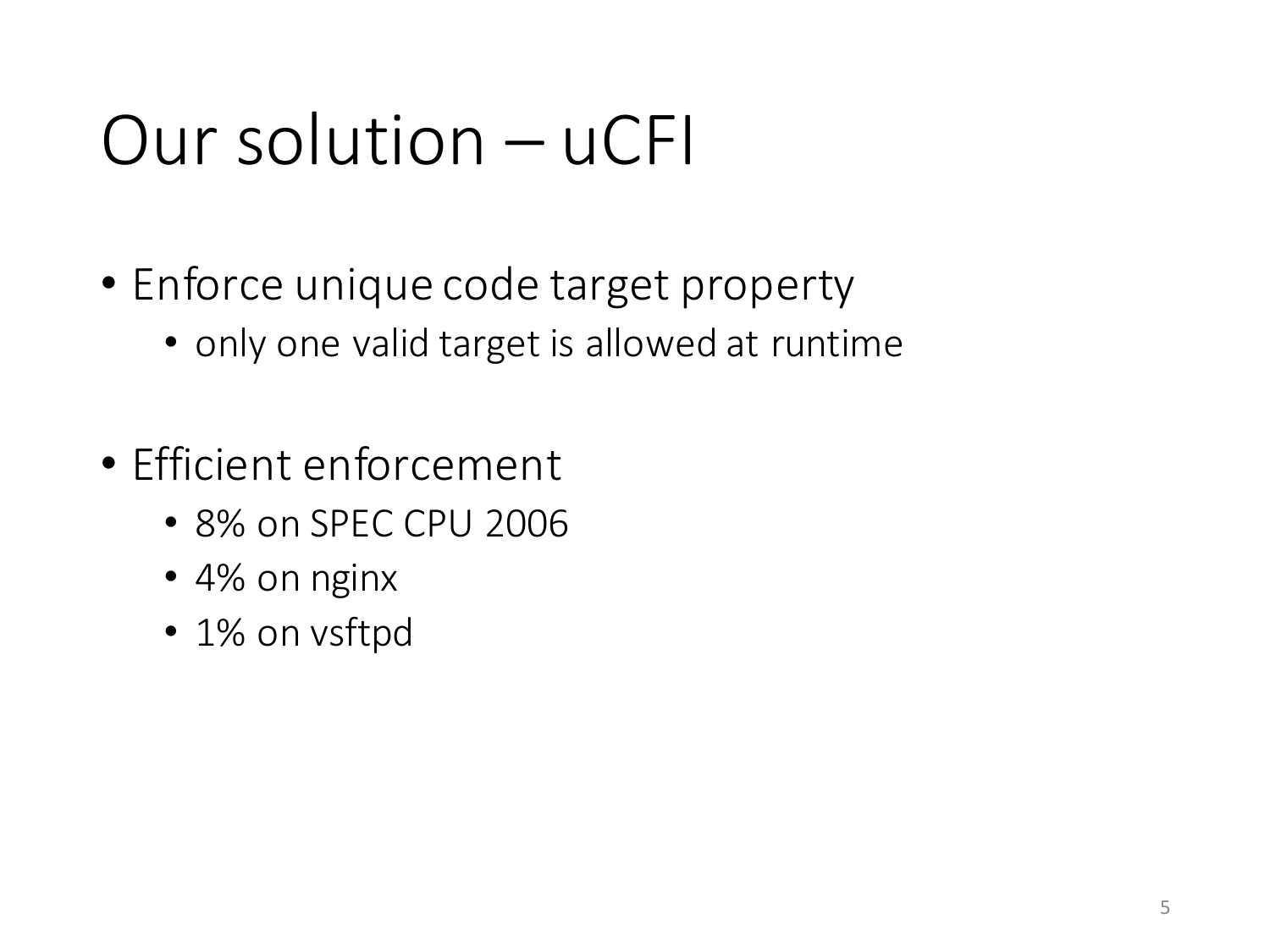#### Example: control-flow attack

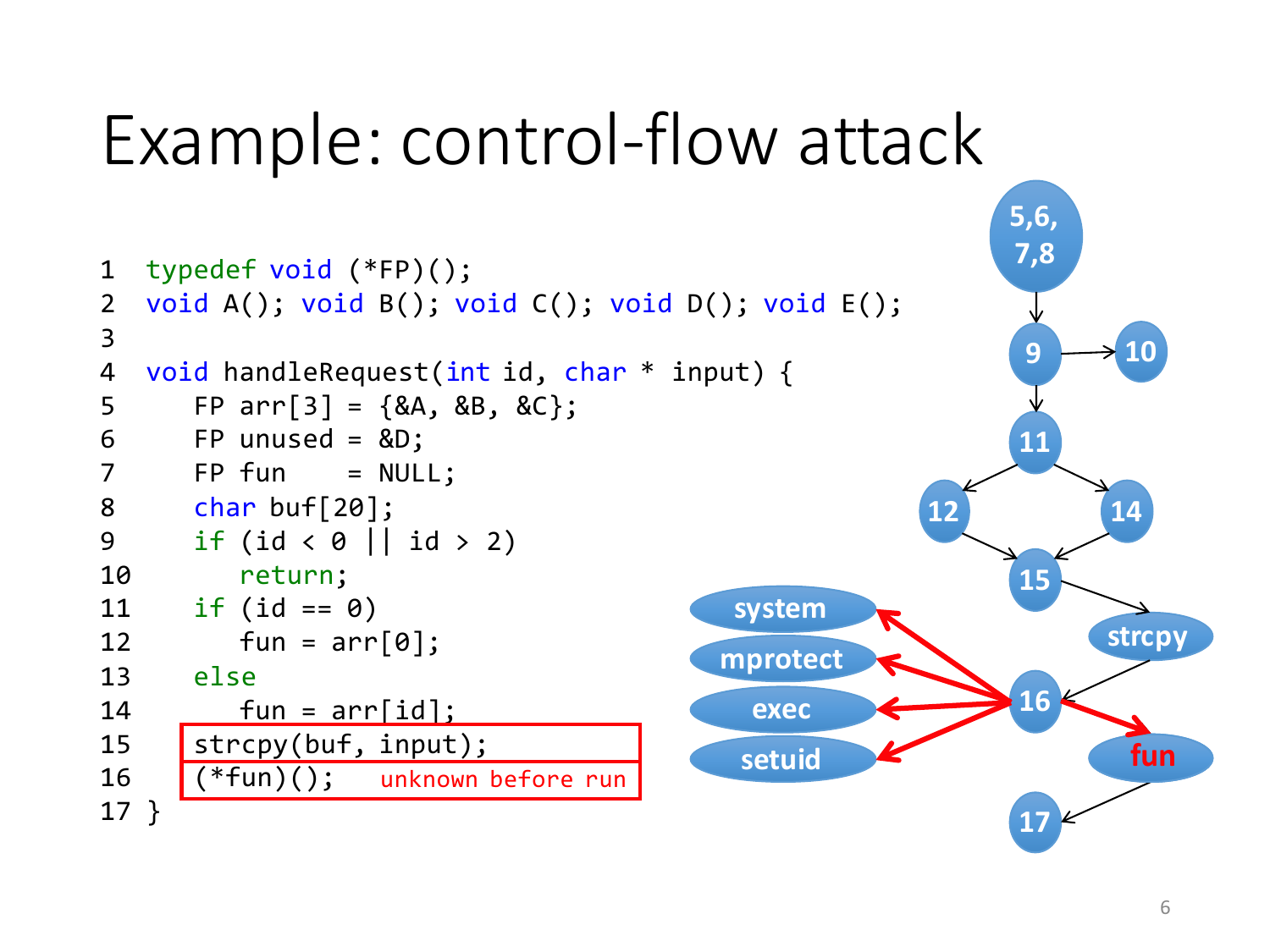### Example: control-flow integrity

- Identify valid target set S for each ICT
- For a run-time target *t*:  $t \in S$ ? continue: abort

|                     | • Larger $ S  \Rightarrow$ more attack          | Method            | <b>S</b> (id = 1) | S              |
|---------------------|-------------------------------------------------|-------------------|-------------------|----------------|
| 5                   | FP arr[3] = $\{8A, 8B, 8C\}$ ;                  | no CFI            | $\ast$            | $\infty$       |
| 6<br>$\overline{7}$ | FP unused = $&D;$<br>$FP$ fun = $NULL$ ;        | Type-based CFI    | A, B, C, D, E 5   |                |
| 9<br>10             | if (id $\langle \theta  $ id $> 2$ )<br>return; | <b>Static CFI</b> | A, B, C           | $\overline{3}$ |
| 11                  | if $(id == 0)$                                  | piCFI             | A, B, C, D        | $\overline{4}$ |
| 12<br>13<br>else    | $fun = arr[0];$                                 | PittyPat          | B, C              | $\overline{2}$ |
| 14<br>16            | $fun = arr(id];$<br>$(*fun)($ ;                 | <b>uCFI</b>       | B                 |                |
|                     |                                                 |                   |                   |                |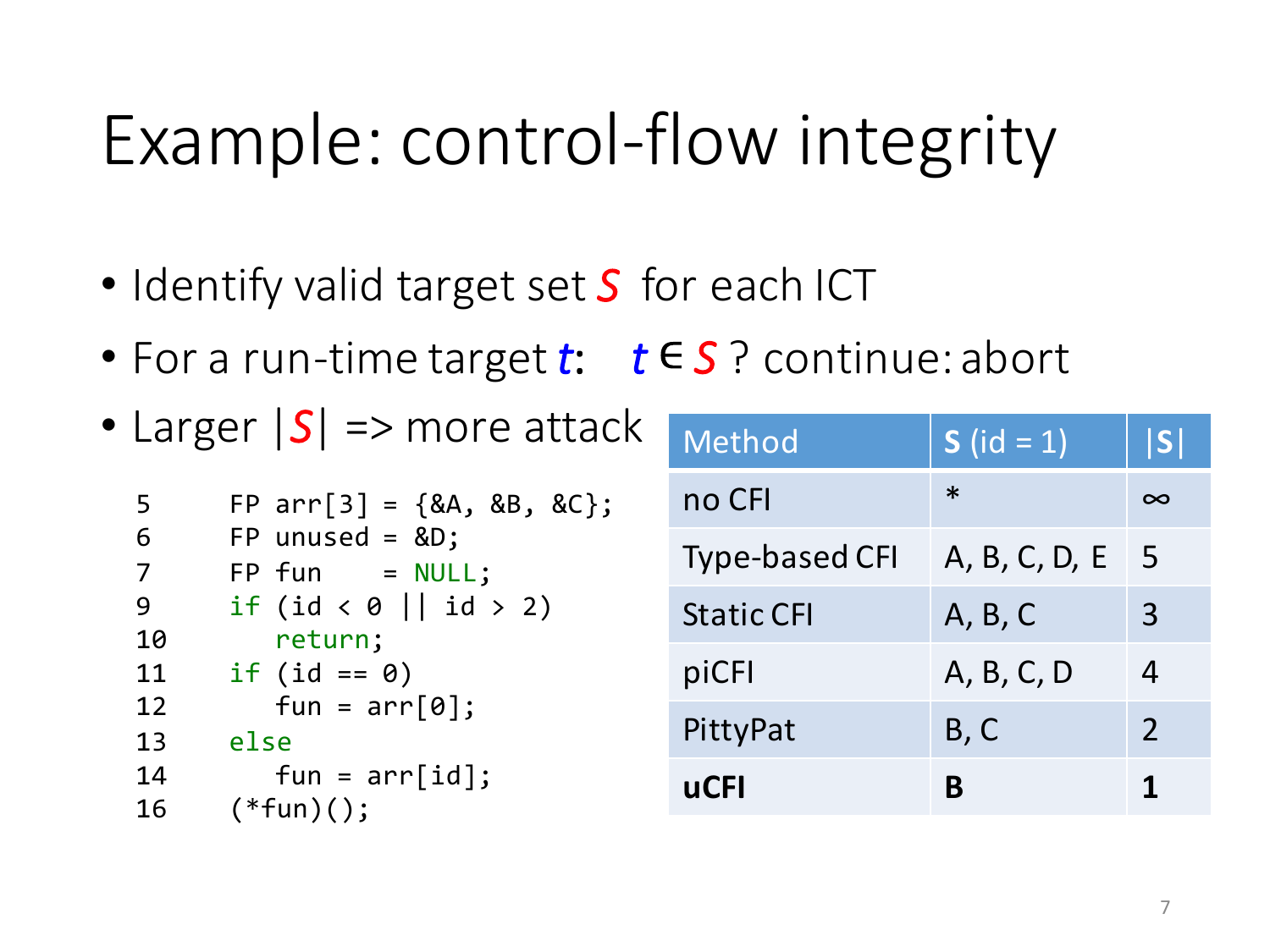### Unique code target property

- UCT property:
	- for each invocation of an ICT,
	- **one** and **only one** allowed target
- Enforcement:
	- collect *necessary* runtime info to infer the unique target

| 5              | FP arr[3] = $\{RA, RB, AC\}$ ; |
|----------------|--------------------------------|
| $\overline{7}$ | $FP$ fun = $NULL$ ;            |
| 8              | char buf $[20]$ ;              |
| 9              | if (id < 0    id > 2)          |
| 10             | return;                        |
| 11             | if $(id == 0)$                 |
| 12             | $fun = arr[0];$                |
| 13             | else                           |
| 14             | $fun = arr(id];$               |
|                | 15 strcpy(buf, input);         |
| 16             | $(*fun)($ ;                    |

- PittyPat<sup>[1]</sup> uses the same methodology,
- but *fails* to enforce UCT property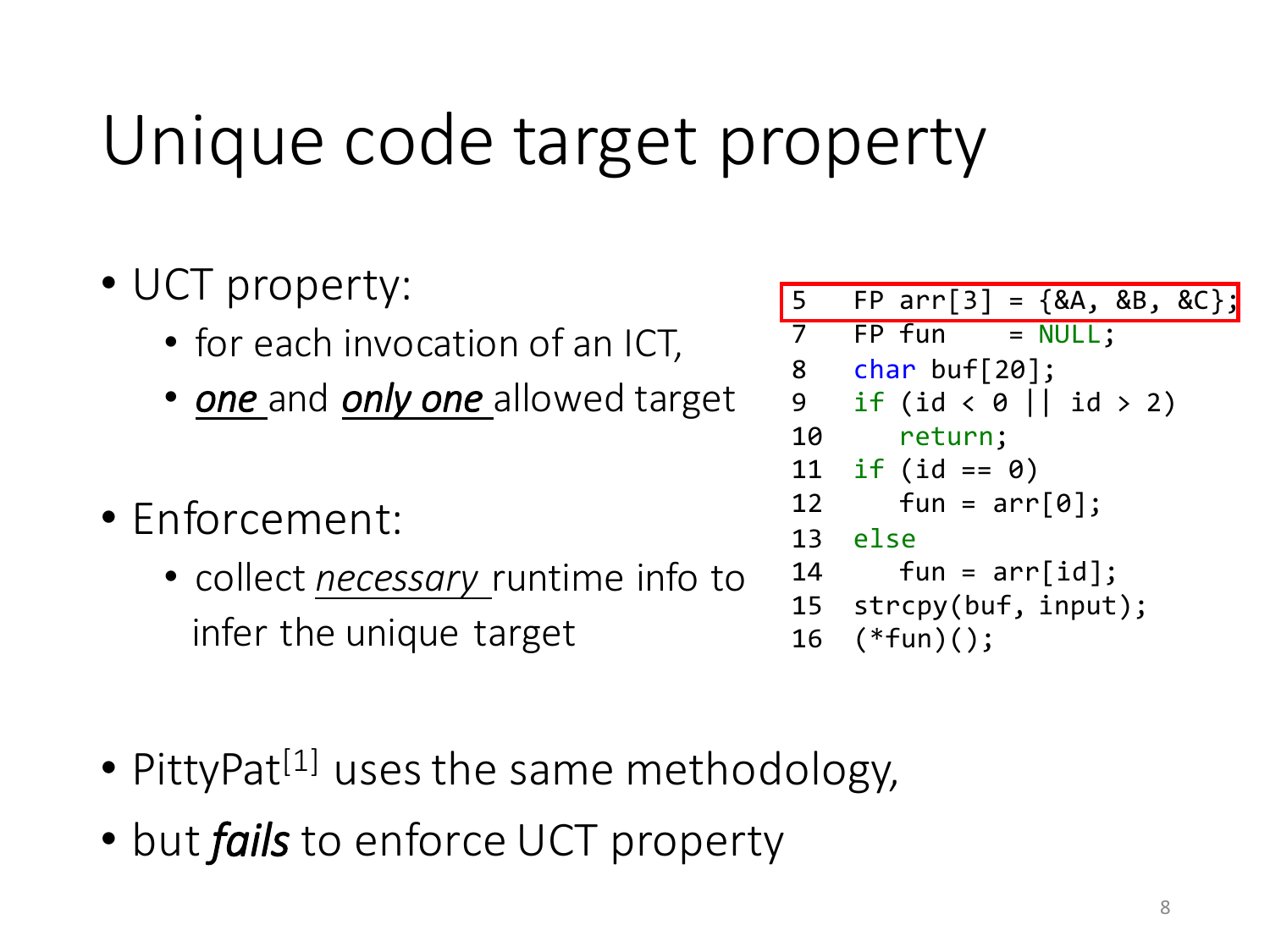# Challenges with Intel PT

- Intel PT only delivers control-data
	- TNT: branch taken / non-taken
	- TIP: ICT target
- C1: *unique* target
	- line  $14$ : id = 1 or  $2$  ?  $|S| = 2$
	- $|S| = 479$  for gobmk
- C2: *efficient* analysis
	- path reconstruction from PT trace is slow!
	- 30x slow down for sjeng
		- (based on our simple implementation)

5 FP arr $[3] = \{8A, 8B, 8C\}$ ; 7 FP fun = NULL; 8 char buf[20]; 9 if  $(id < 0 |$  id  $> 2)$ 10 return; 11 if  $(id == 0)$ 12 fun =  $arr[0]$ ; 13 else 14 fun =  $arr(id)$ ; 15 strcpy(buf, input); 16 (\*fun)();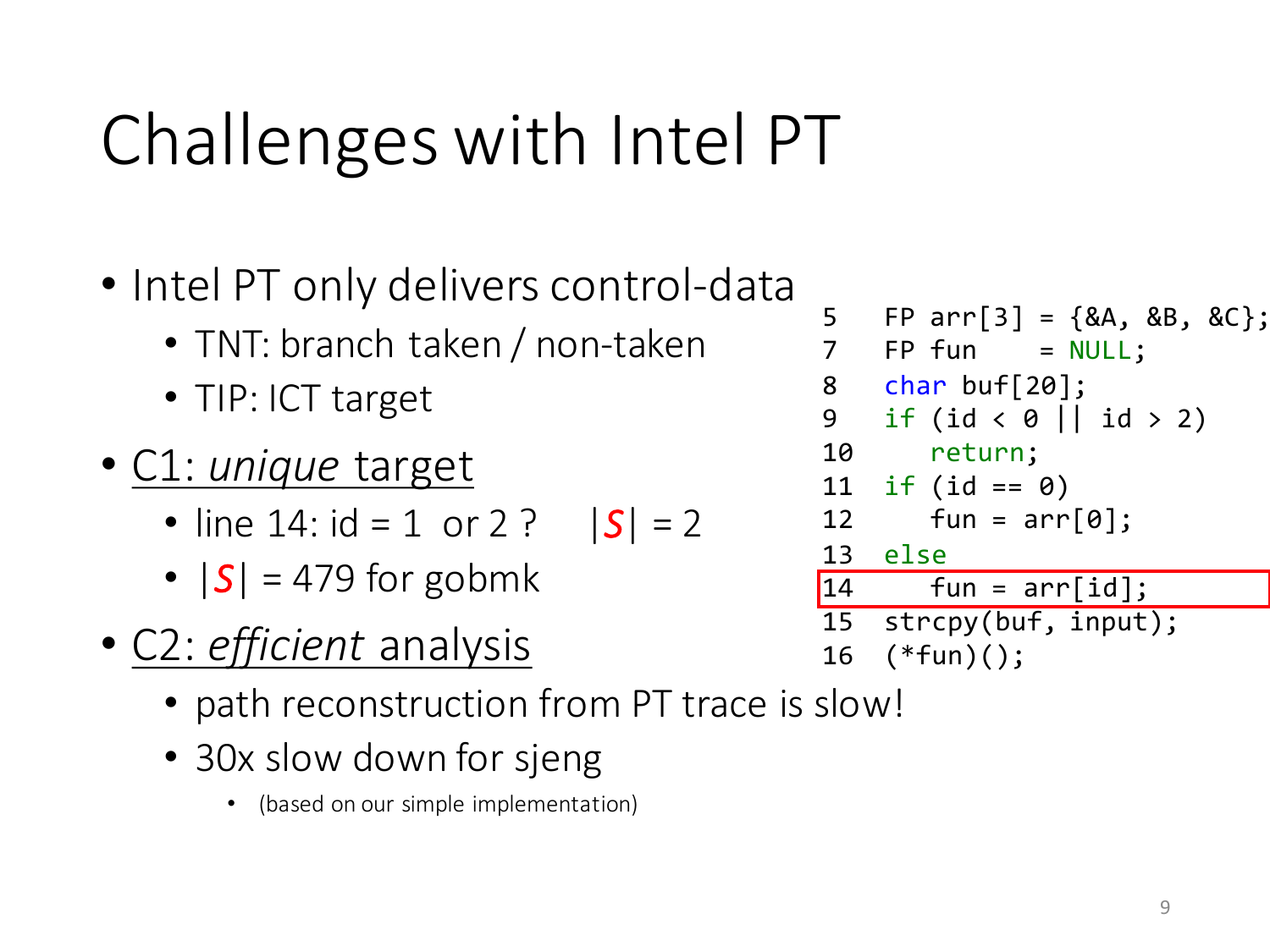• Encode non-control data in some ICT

```
fun = arr(id];
strcpy(buf, input); 
(*fun)();
```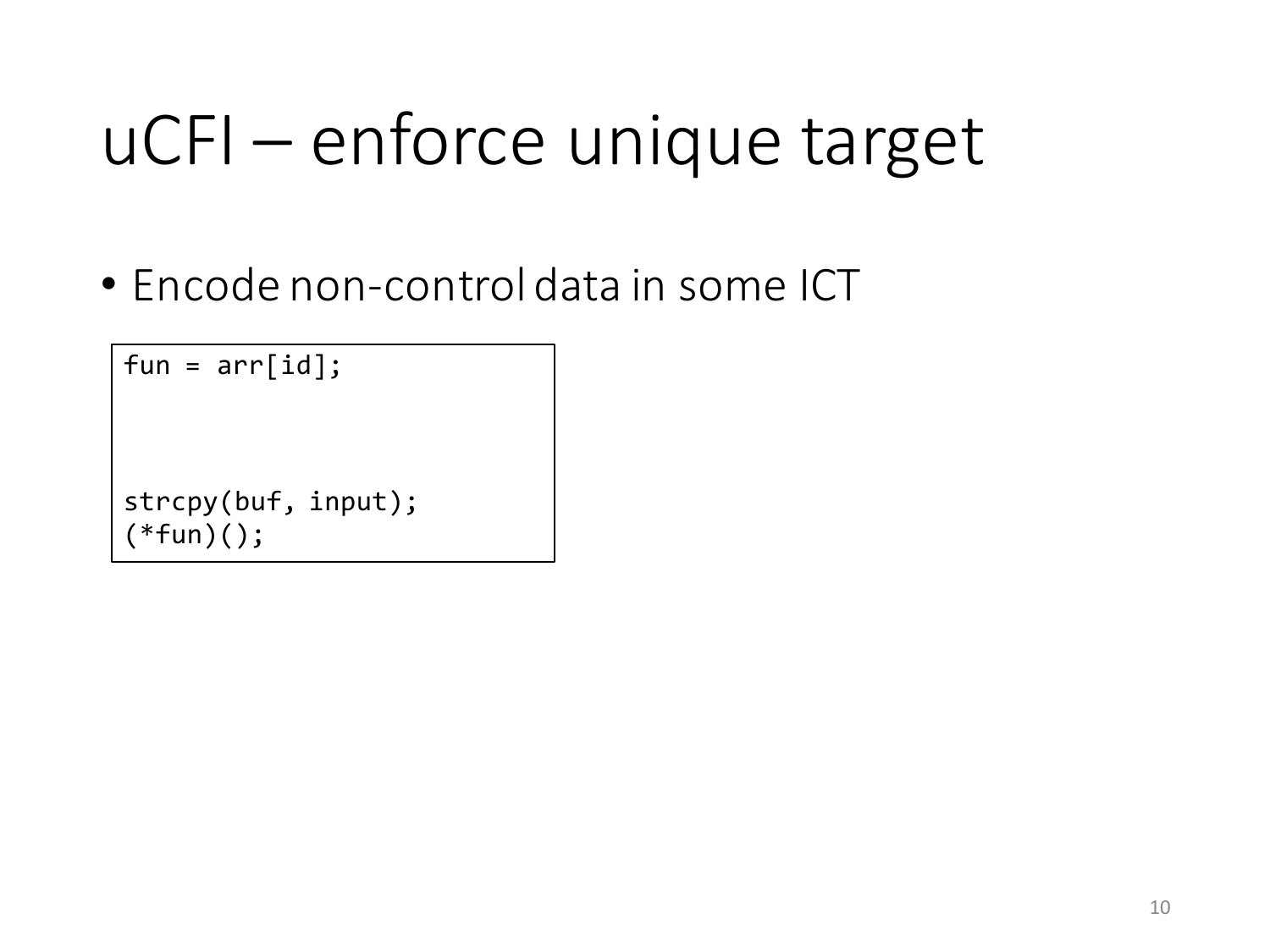• Encode non-control data in some ICT

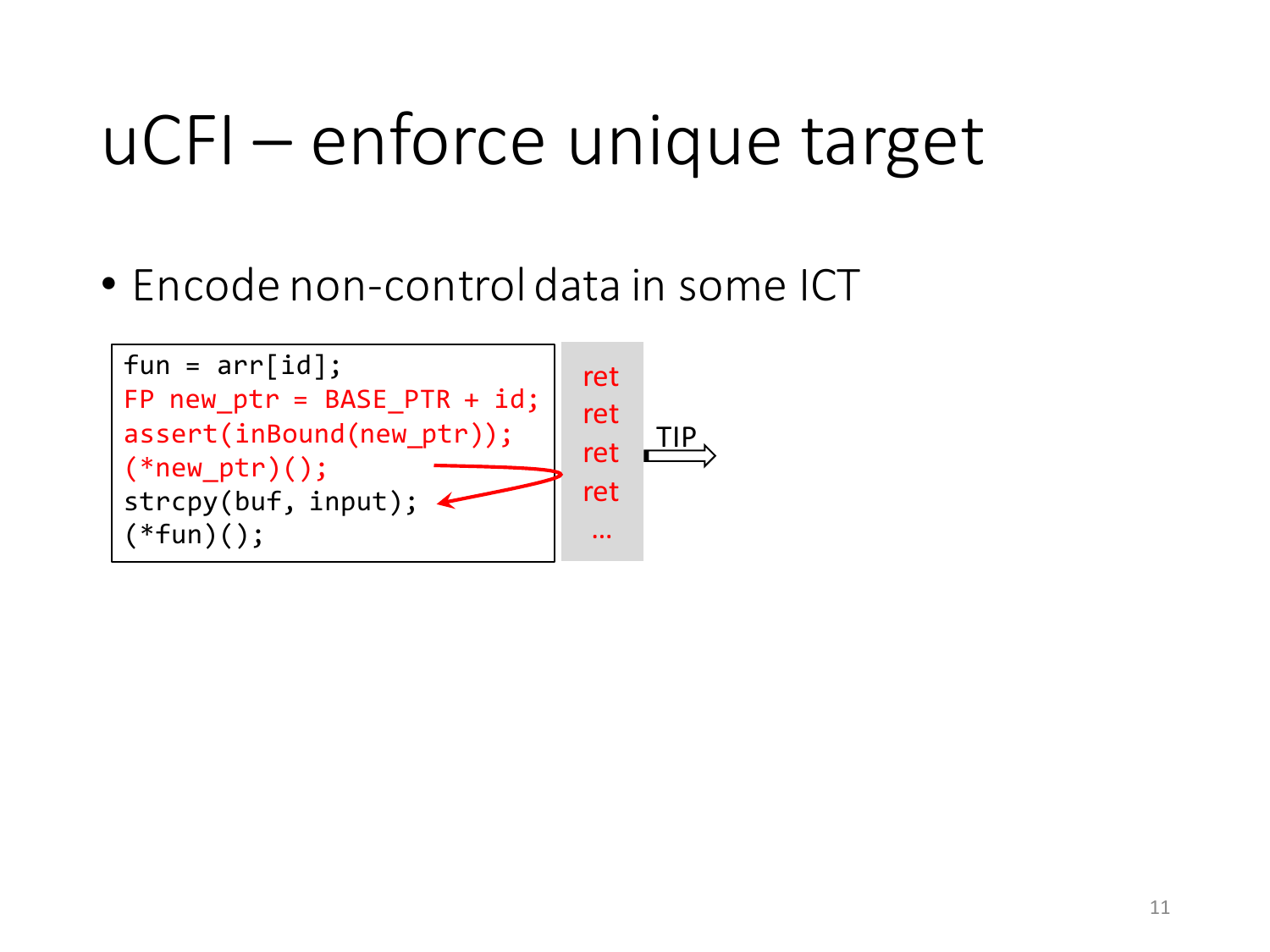• Encode non-control data in some ICT



• Restore non-control data in monitor process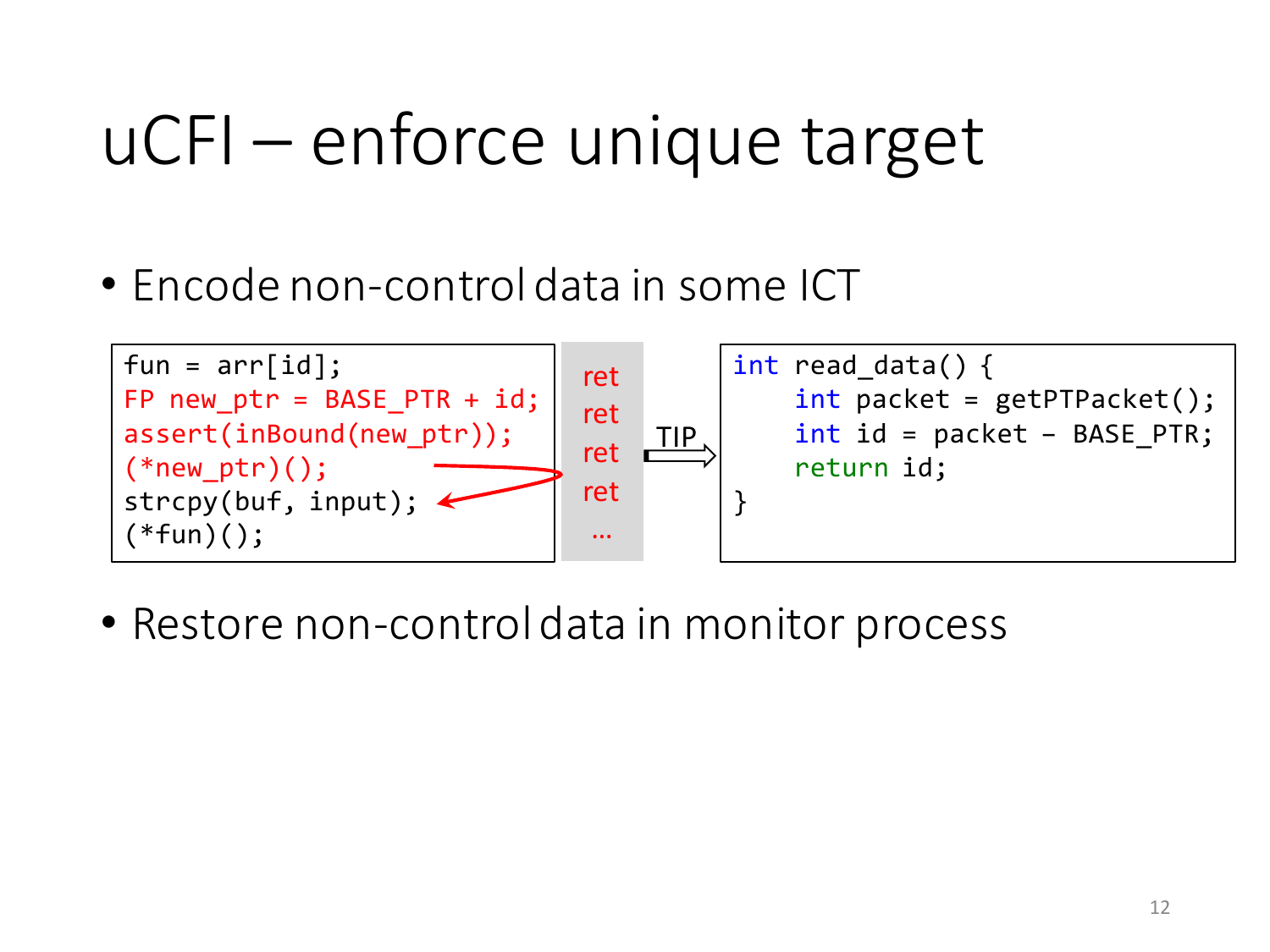• Encode non-control data in some ICT



- Restore non-control data in monitor process
- write data(x):
	- log arbitrary non-control-data into PT trace
	- enable analysis for *unique* target
	- current setting:  $4M$  ret instrs  $==$  [-1024,  $4M$ -1024]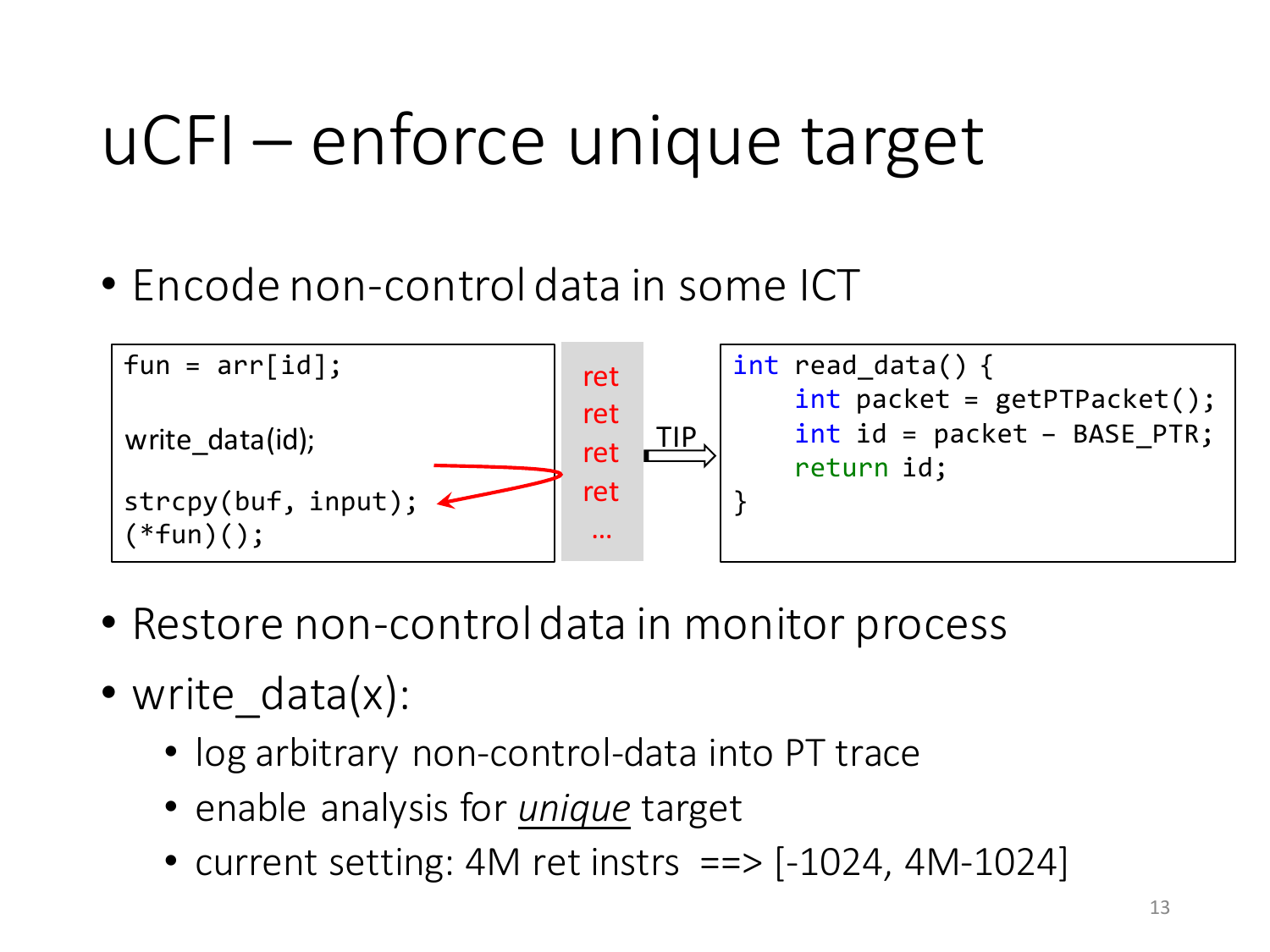## Which data is necessary?

Constraining data: non-control-data affecting control-flow

- 1. *Control-data*: (similar to CPI<sup>[5]</sup>)
	- a code pointer / a pointer of a known control-data
	- recursive data-flow analysis
- *2. Control-instruction*:
	- Instructions operating on control-data
- *3. Constraining-data*:
	- non-control data used in control-instructions
	- like, array index, condition in cmov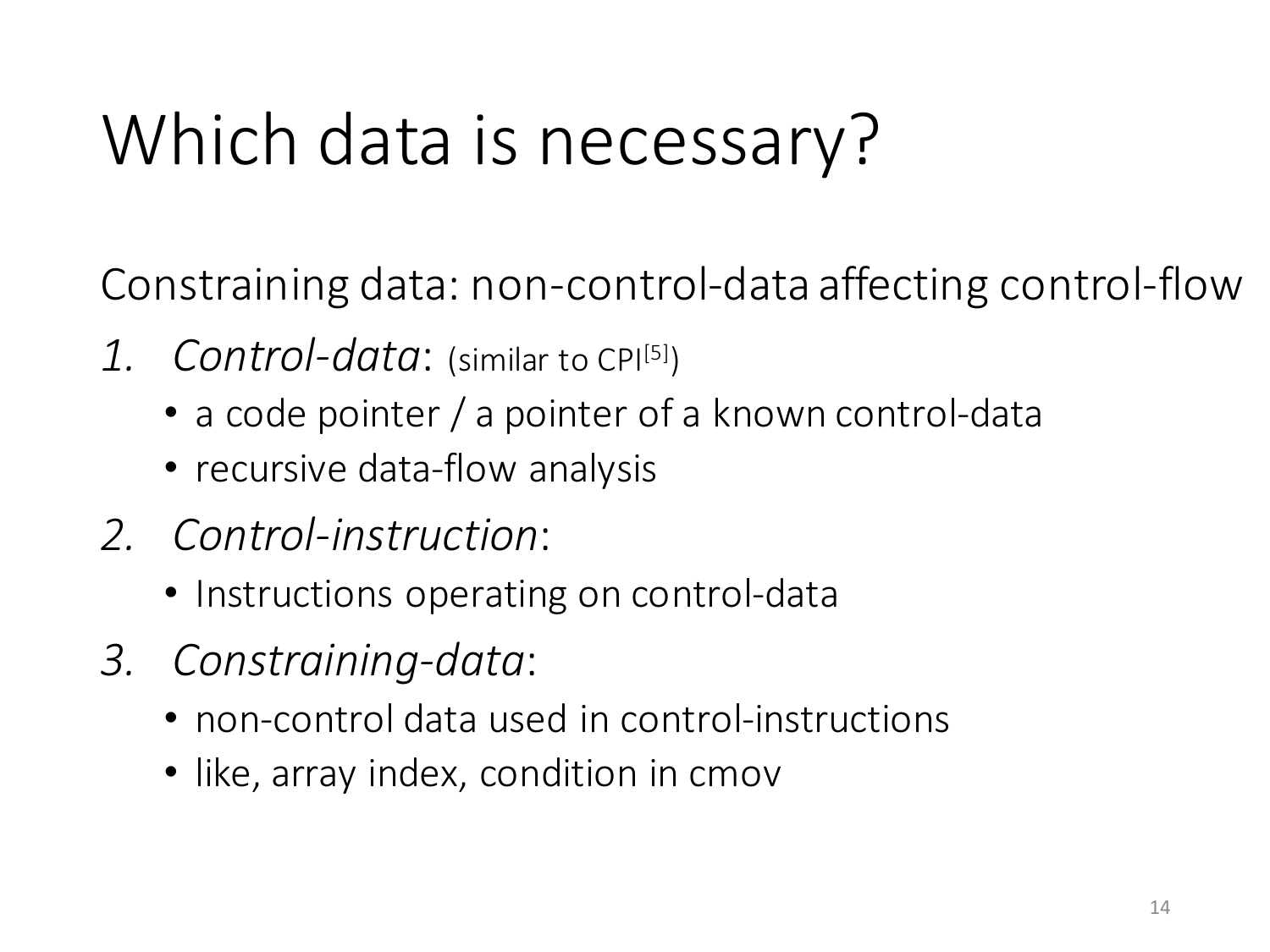path reconstruction from PT trace is slow!

• Avoid (most) path reconstruction

```
FP arr[3] = \{8A, 8B, 8C\};FP fun = NULL;char buf[20]; 
if (id \langle 0 \rangle || id > 2)
   return; 
if (id == 0) {
   fun = arr[0];} else {
   fun = arr-id;}
strcpy(buf, input); 
(*fun)(;
```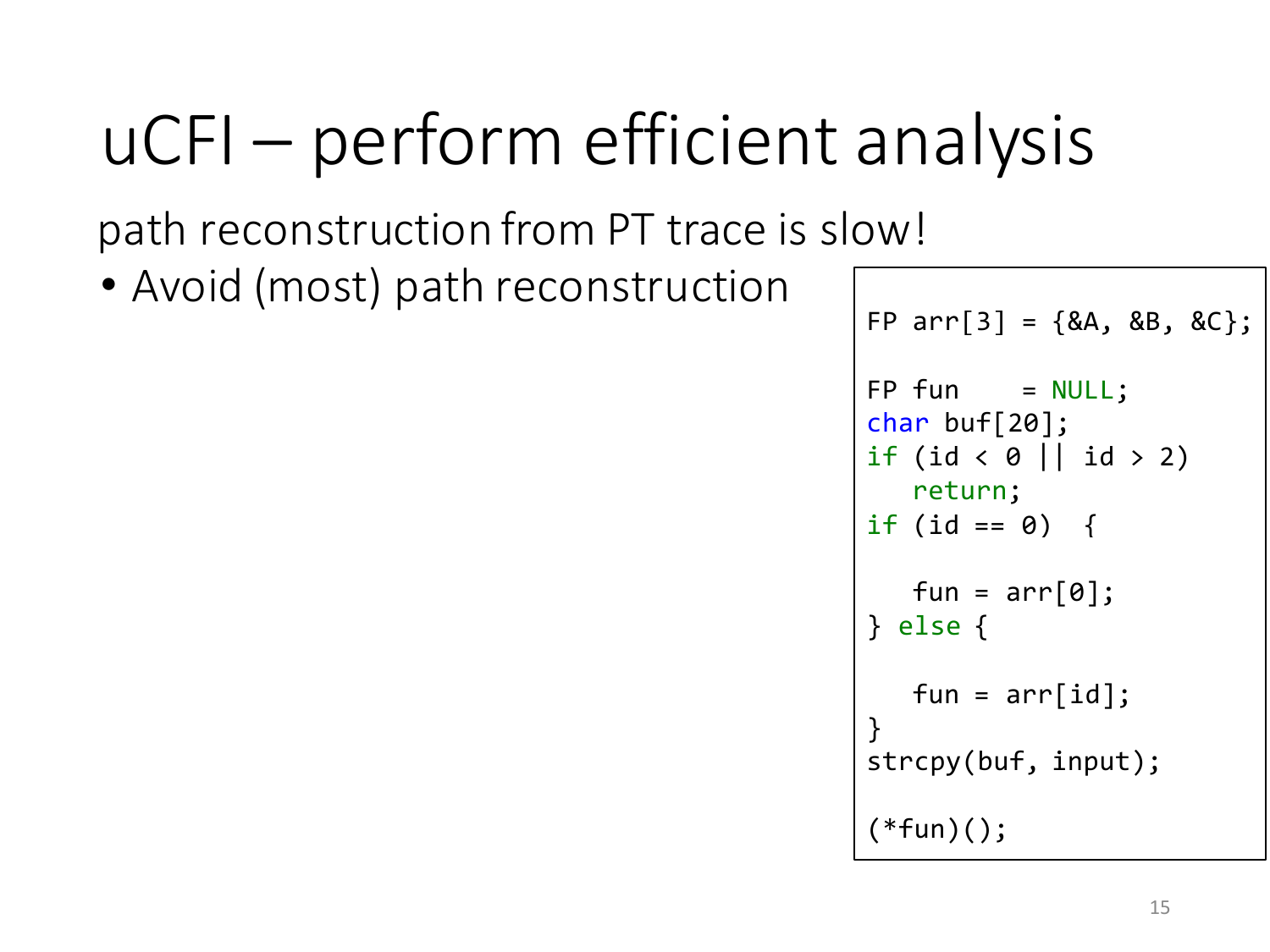path reconstruction from PT trace is slow!

- Avoid (most) path reconstruction
	- assign an ID to each control-instruction
	- write data(ID) into PT trace

```
write data(ID1);
FP arr[3] = \{&A, \&B, \&C\};write data(ID2);
FP fun = NULL;char buf[20]; 
if (id \langle 0 \rangle || id > 2)
   return; 
if (id == 0) {
   write_data(ID3);
   fun = arr[0];
} else {
   write data(ID4);
   fun = arr-id;}
strcpy(buf, input); 
write data(ID5);
(*fun)(;
```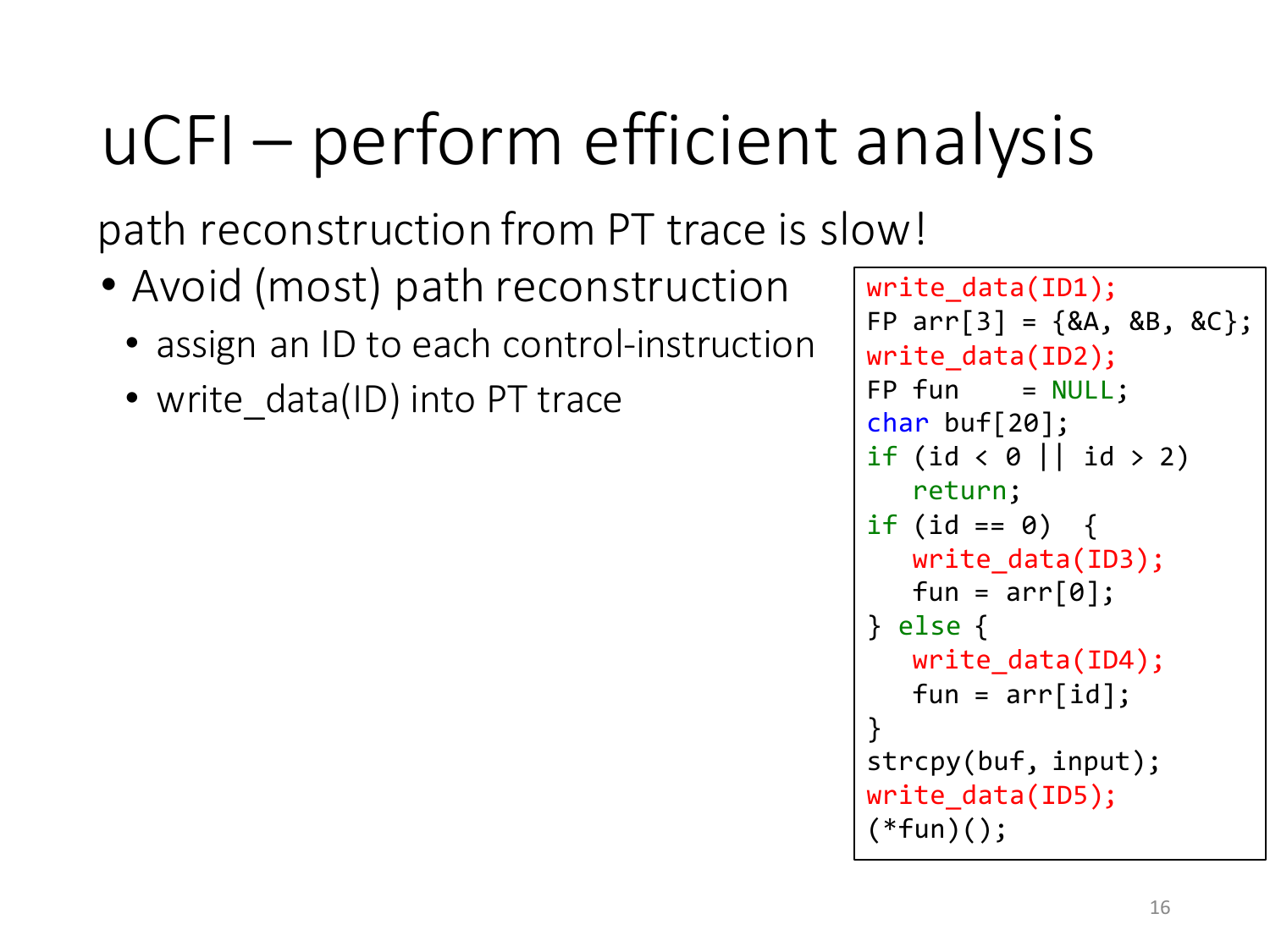path reconstruction from PT trace is slow!

- Avoid (most) path reconstruction
	- assign an ID to each control-instruction
	- write data(ID) into PT trace
	- Ignore all TNT packets
- Analysis

```
while(ID = decode data())switch(ID)
     case ID1: pts[arr+0] = A; pts[arr+1] = B;
              pts[arr+2] = C; break;
     case ID2: pts[fun] = NULL; break;
     case ID3: pts[fun] = pts[arr+0]; break;
     case ID4: id = decode data();pts[fun] = pts[arr+id]; break;case ID5: if(pts[fun] != PT packet)abort();
```

```
write data(ID1);
FP arr[3] = \{8A, 8B, 8C\};write data(ID2);
FP fun = NULL;char buf[20]; 
if (id \langle 0 \rangle || id > 2)
   return; 
if (id == 0) {
   write_data(ID3);
   fun = arr[0];} else {
   write data(ID4);
   fun = arr-id;}
strcpy(buf, input); 
write data(ID5);
(*fun)(;
```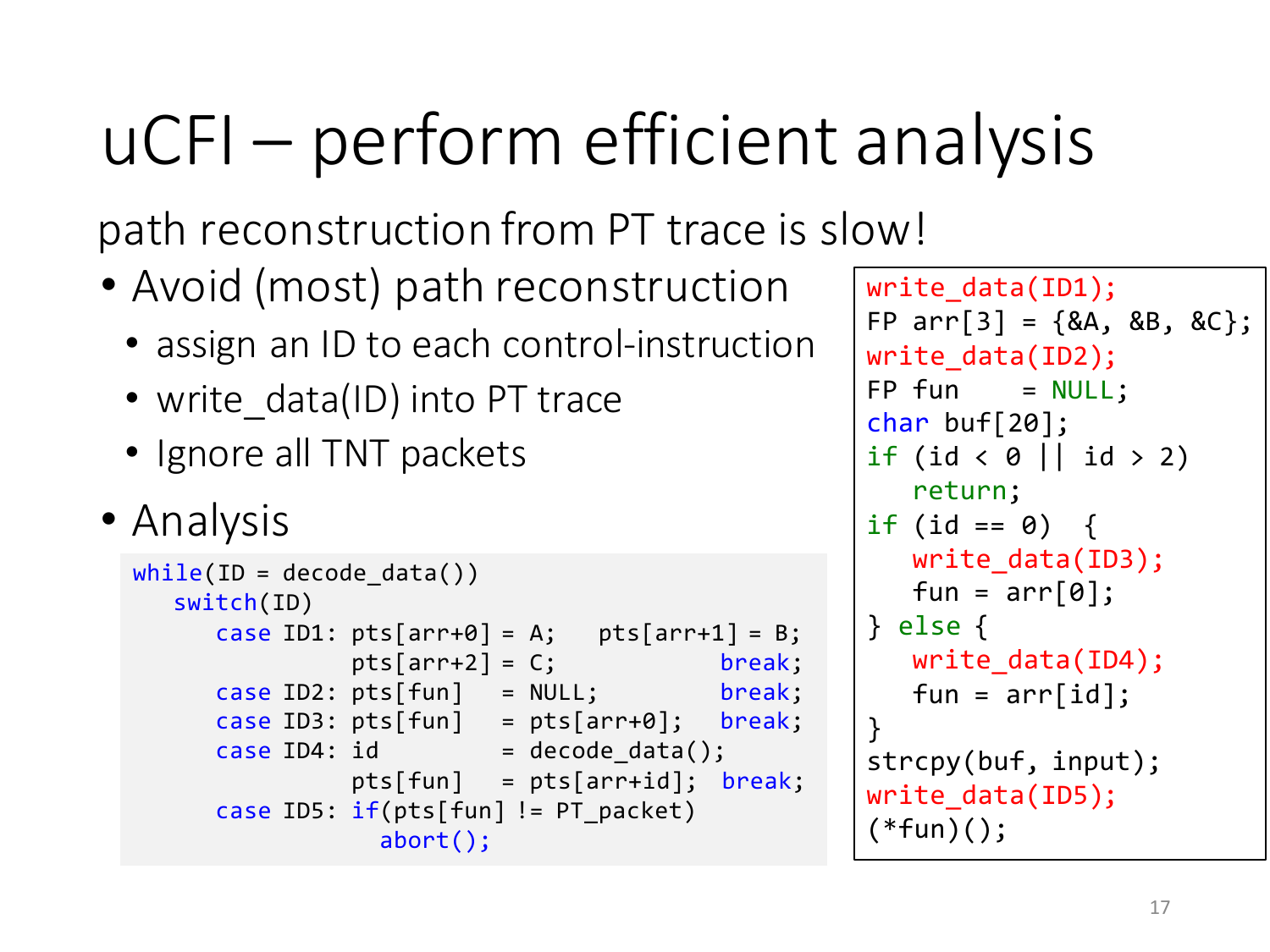path reconstruction from PT trace is slow!

- Avoid (most) path reconstruction
	- assign an ID to each control-instruction basic block w/ some control-instrs
	- Ignore all TNT packets
- Analysis *efficiently*

```
while(ID = decode data())switch(ID)
     case ID1: pts[arr+0] = A; pts[arr+1] = B;
               pts[arr+2] = C;\frac{1}{2} \frac{1}{2}: pts[fun] = NULL; break;
     case ID3: pts[fun] = pts[arr+0]; break;
     case ID4: id = decode data();pts[fun] = pts[arr+id]; break;case ID5: if(pts[fun] != PT packet)abort();
```

```
write data(ID1);
FP arr[3] = \{8A, 8B, 8C\};write_data(ID2);
FP fun = NULL;char buf[20]; 
if (id \langle 0 \rangle || id > 2)
   return; 
if (id == 0) {
   write_data(ID3);
   fun = arr[0];} else {
   write data(ID4);
   fun = arr-id;}
strcpy(buf, input); 
write data(ID5);
(*fun)(;
```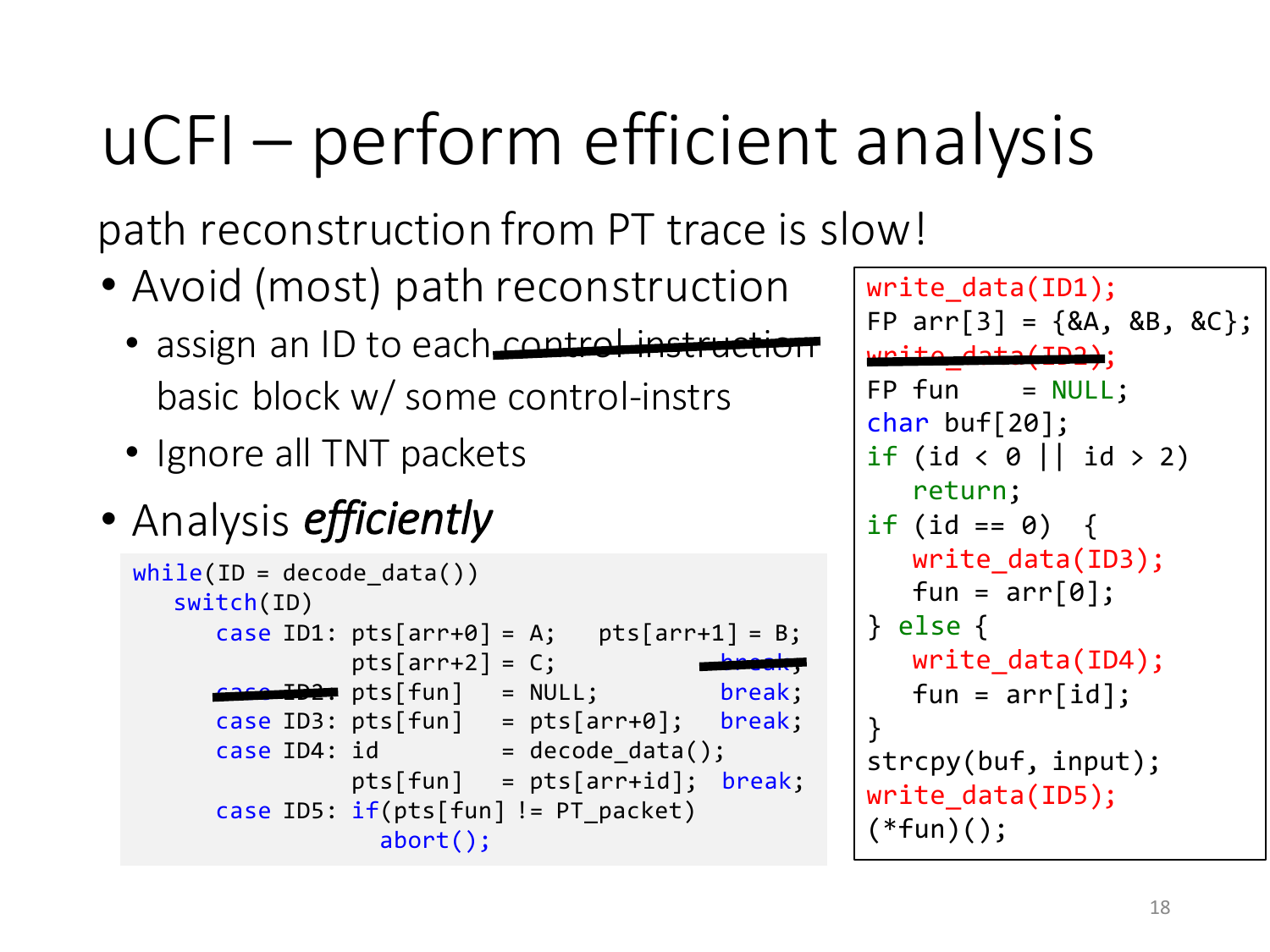### uCFI overview



- uCFI compiler
	- identify constraining data
	- encode constraining data
	- encode basic block ID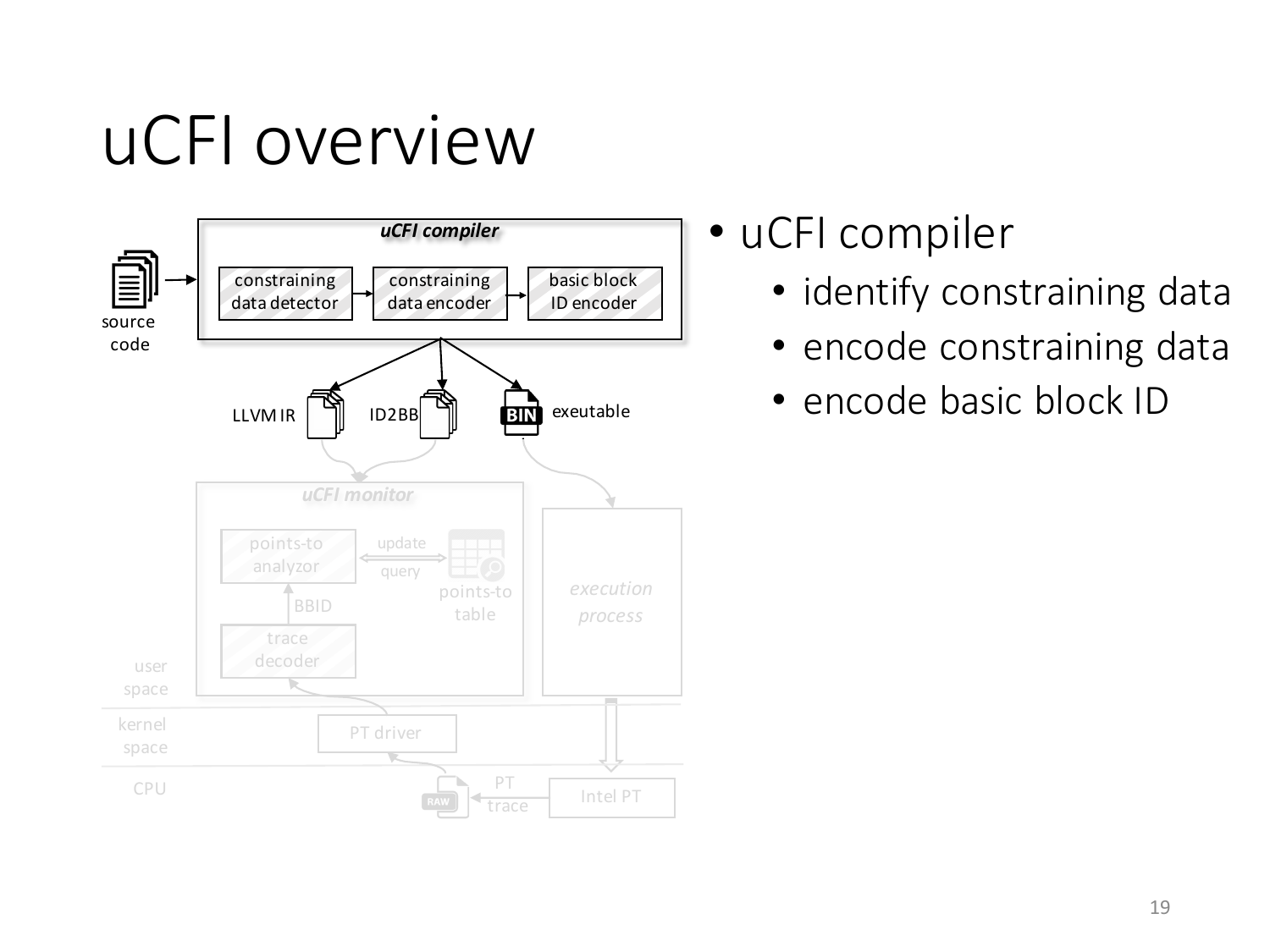## uCFI overview



• uCFI monitor

- decode basic block ID
- decode constraining data
- perform points-to analysis
- perform CFI check
- sync with execution on critical system calls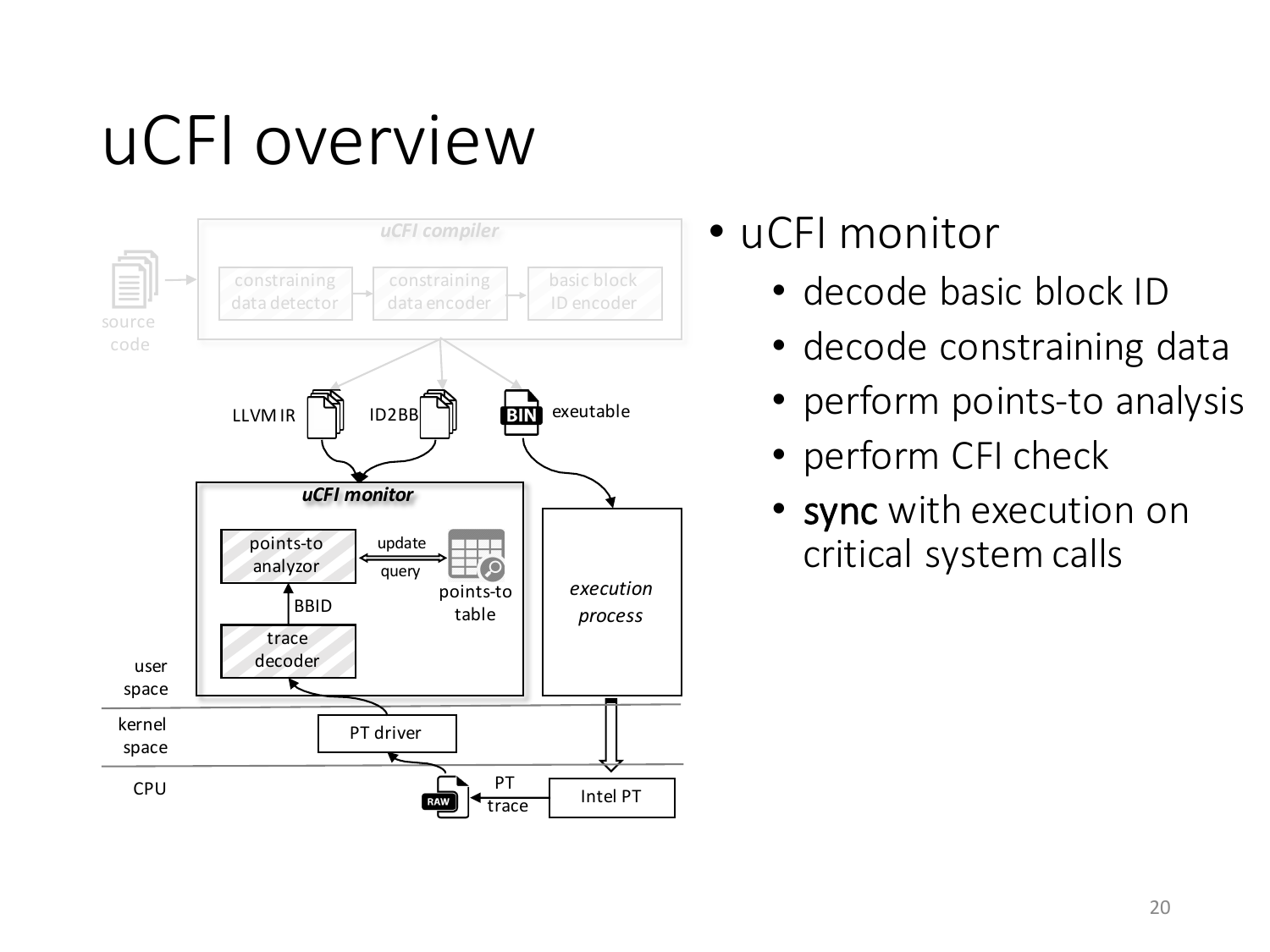### Implementation

- x86 64 system
- uCFI compiler  $(1,652$  SLOC) based on LLVM 3.6
- uCFI monitor (4,310 SLOC)
- PT driver based on Griffin<sup>[2]</sup> code
- IP filtering
	- 1 return instruction
	- 1 indirect call instruction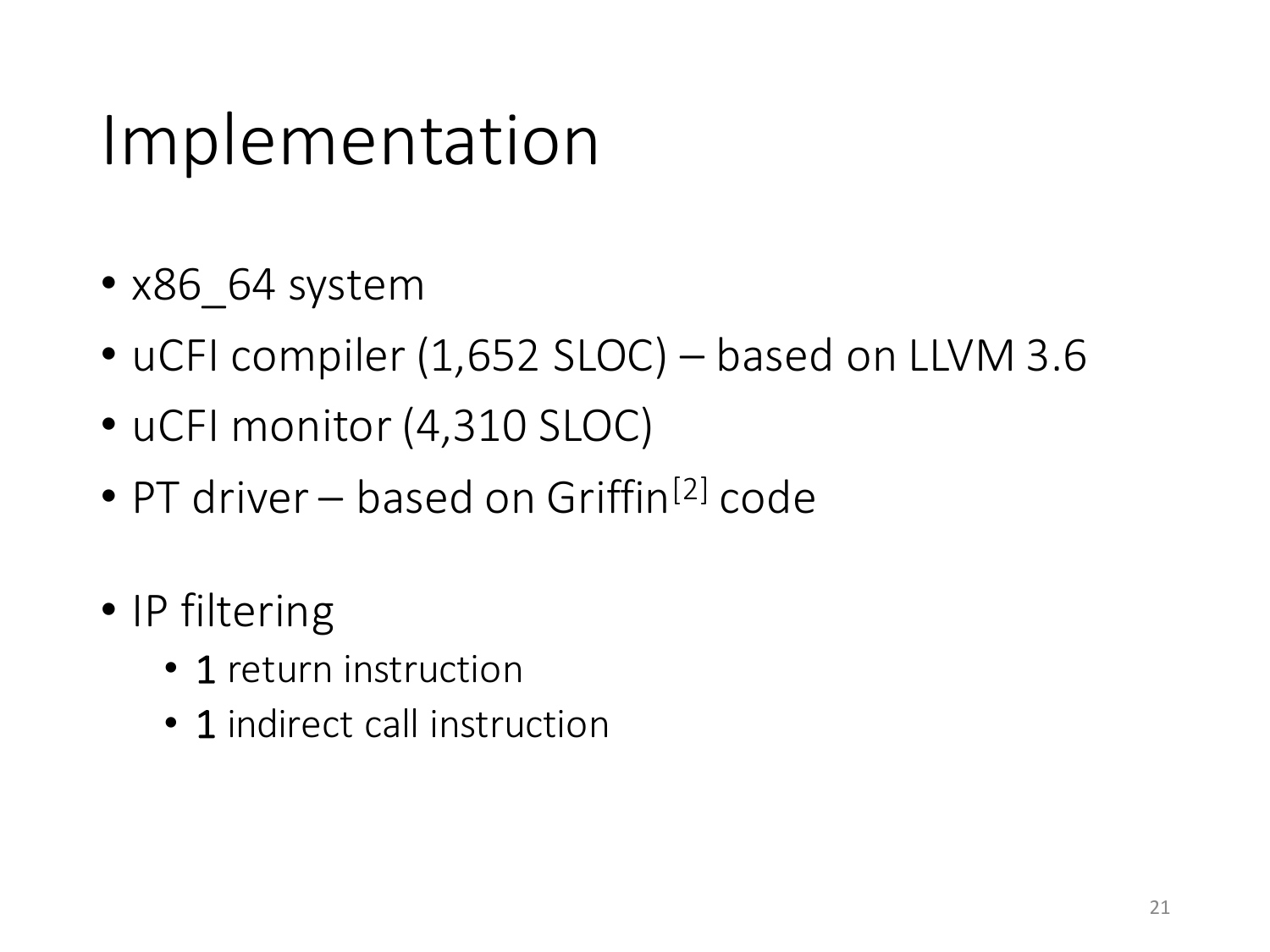#### $E$ valuation  $-$  set up

- Benchmark
	- SPEC CPU 2006 (-O2)
	- nginx & vsftpd (default compilation script)
- Environment:
	- 8-core Intel i7-7740X CPU (4.30GHz), 32GB RAM
	- 64-bit Ubuntu 16.04 system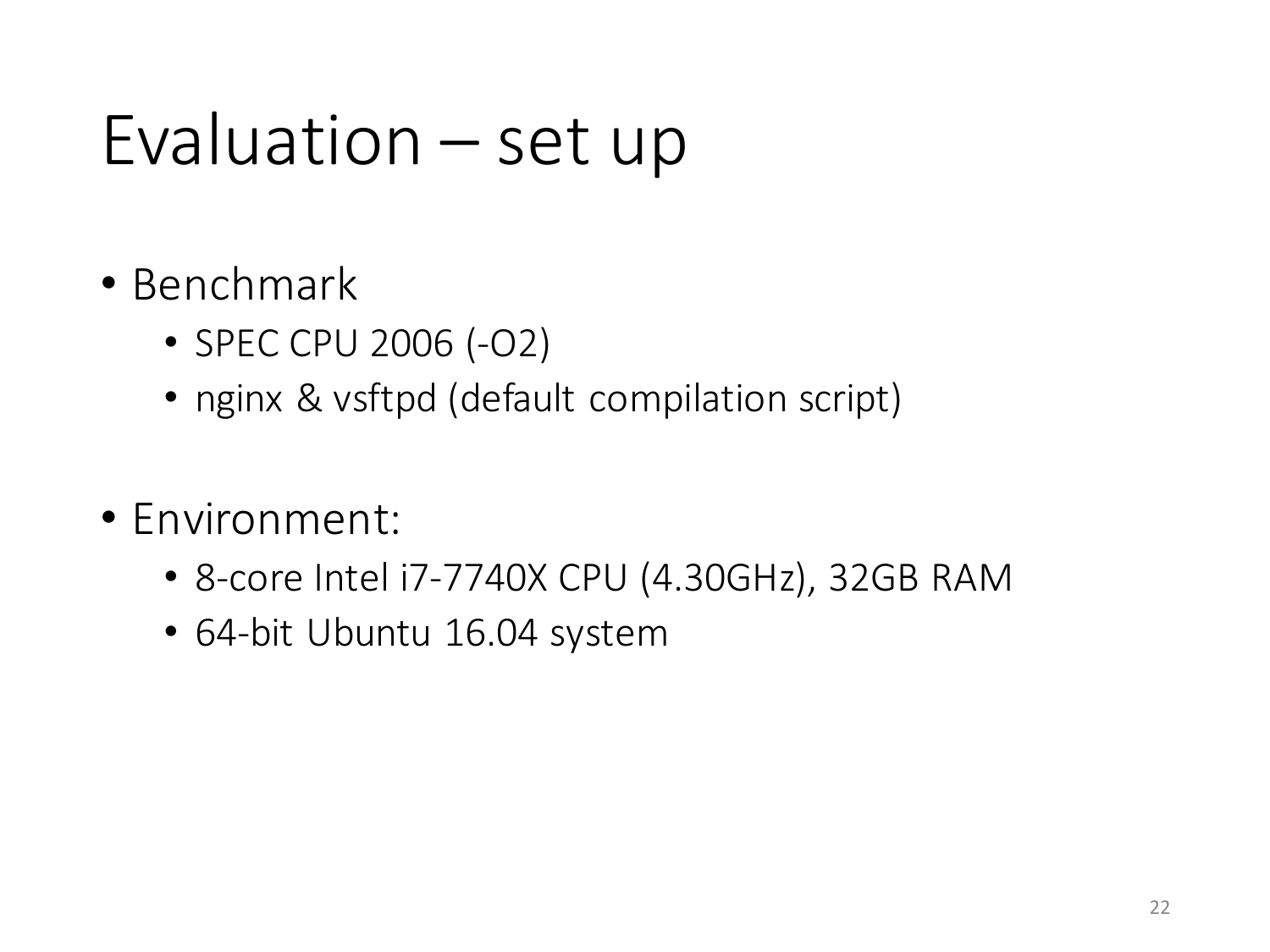## Security  $-$  enforcing unique target

- Successfully enforce 1 target for tested programs
	- gobmk: 479/1, sjeng:  $7/1$ , h264ref: 10/1

```
typedef int (*EVALFUNC)(int sq, int c); 
static EVALFUNC evalRoutines[7] = { 
    ErrorIt, Pawn, Knight, King, Rook, Queen, Bishop 
}; 
int std_eval (int alpha, int beta) { ...
    for (j = 1, a = 1; (a \leq piece count); j++) {
        i = pieces [j]; ...
        score += (*(evalRoutines[piecet(i)]))(i,pieceside(i)); 
    }
}
```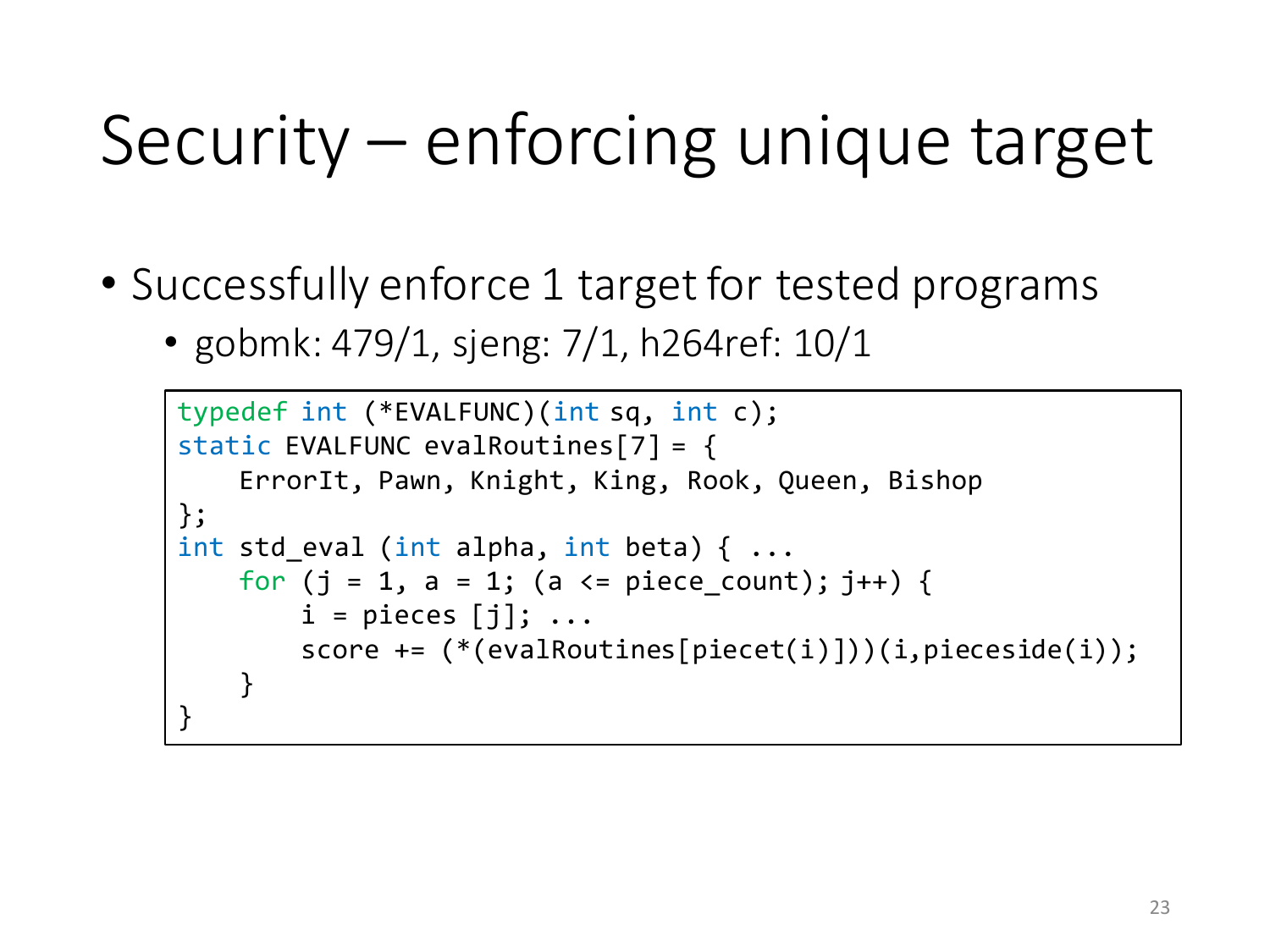## Security – preventing attacks

| <b>Prog</b>     | <b>Source</b>  | <b>Type</b>           | <b>Exploit</b>             | <b>PiCFI</b>               | <b>PittyPat</b>            | <b>uCFI</b>                |
|-----------------|----------------|-----------------------|----------------------------|----------------------------|----------------------------|----------------------------|
| ffmpeg          | CVE-2016-10191 | Heap overflow         | Code pointer               | $\boldsymbol{\mathcal{U}}$ | $\boldsymbol{\mathcal{U}}$ | $\boldsymbol{\nu}$         |
|                 | CVE-2016-10190 | Heap overflow         | Code pointer               | $\boldsymbol{\mathcal{U}}$ | $\boldsymbol{\mathcal{U}}$ | $\boldsymbol{\mathcal{U}}$ |
| php             | CVE-2015-8617  | Format string         | Code pointer               | $\boldsymbol{\mathcal{U}}$ | $\boldsymbol{\mathcal{U}}$ | $\boldsymbol{\nu}$         |
| nginx           | CVE-2013-2028  | Stack overflow        | Pointer of code<br>pointer | $\boldsymbol{\nu}$         | $\boldsymbol{\mathcal{U}}$ | $\boldsymbol{\nu}$         |
| sudo            | CVE-2012-0809  | Format string         | Code pointer               | $\boldsymbol{\mathcal{U}}$ | $\boldsymbol{\nu}$         | $\boldsymbol{\mathcal{U}}$ |
| <b>COOP PoC</b> | PittyPat       | <b>Stack overflow</b> | Pointer of C++<br>object   |                            | $\boldsymbol{\mathcal{U}}$ | $\boldsymbol{\nu}$         |
| sjeng           | synthesized    |                       | Code pointer               |                            |                            | $\boldsymbol{\nu}$         |
| gobmk           | synthesized    |                       | Code pointer               |                            |                            |                            |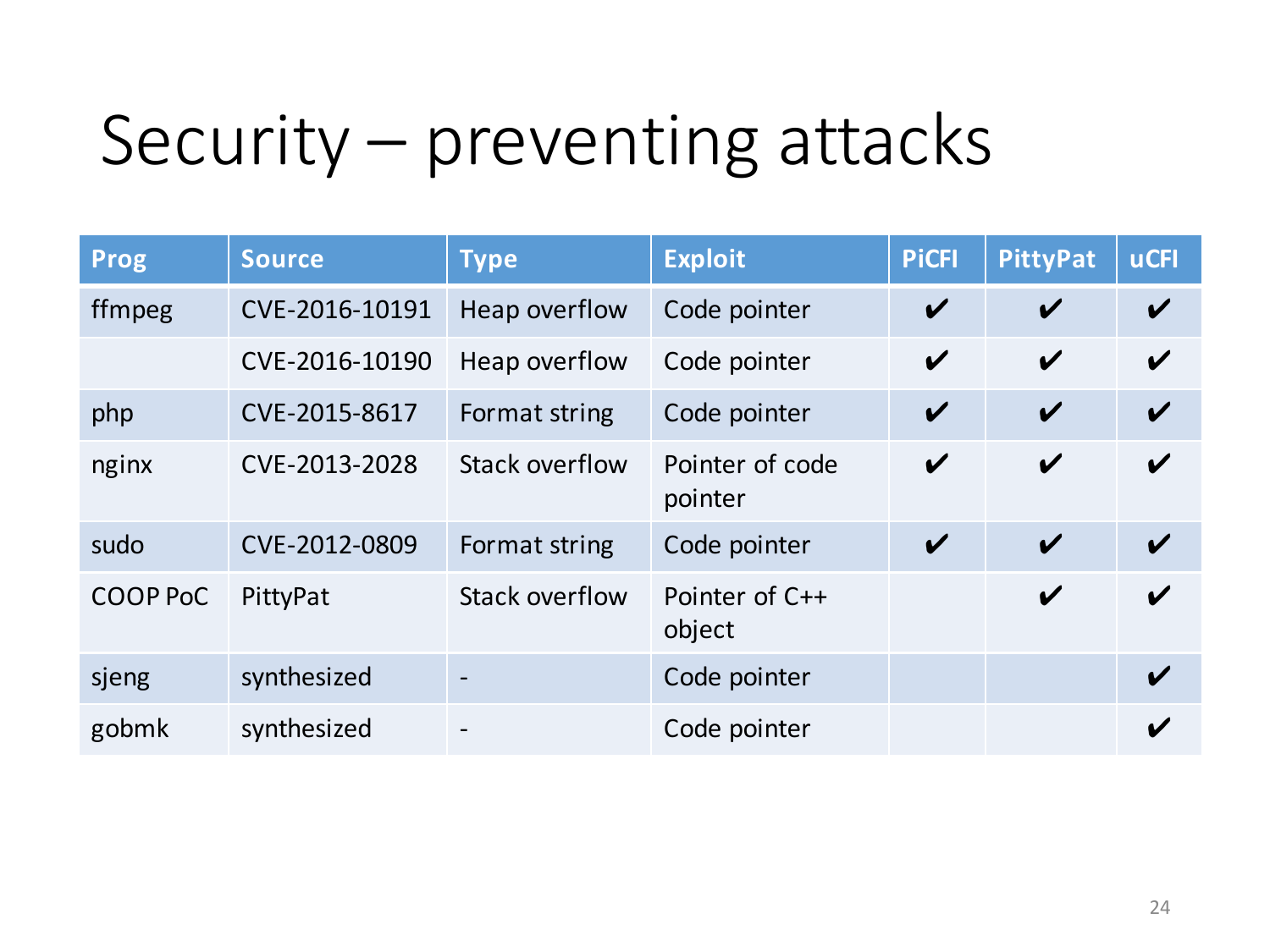## Efficiency – performance overhead

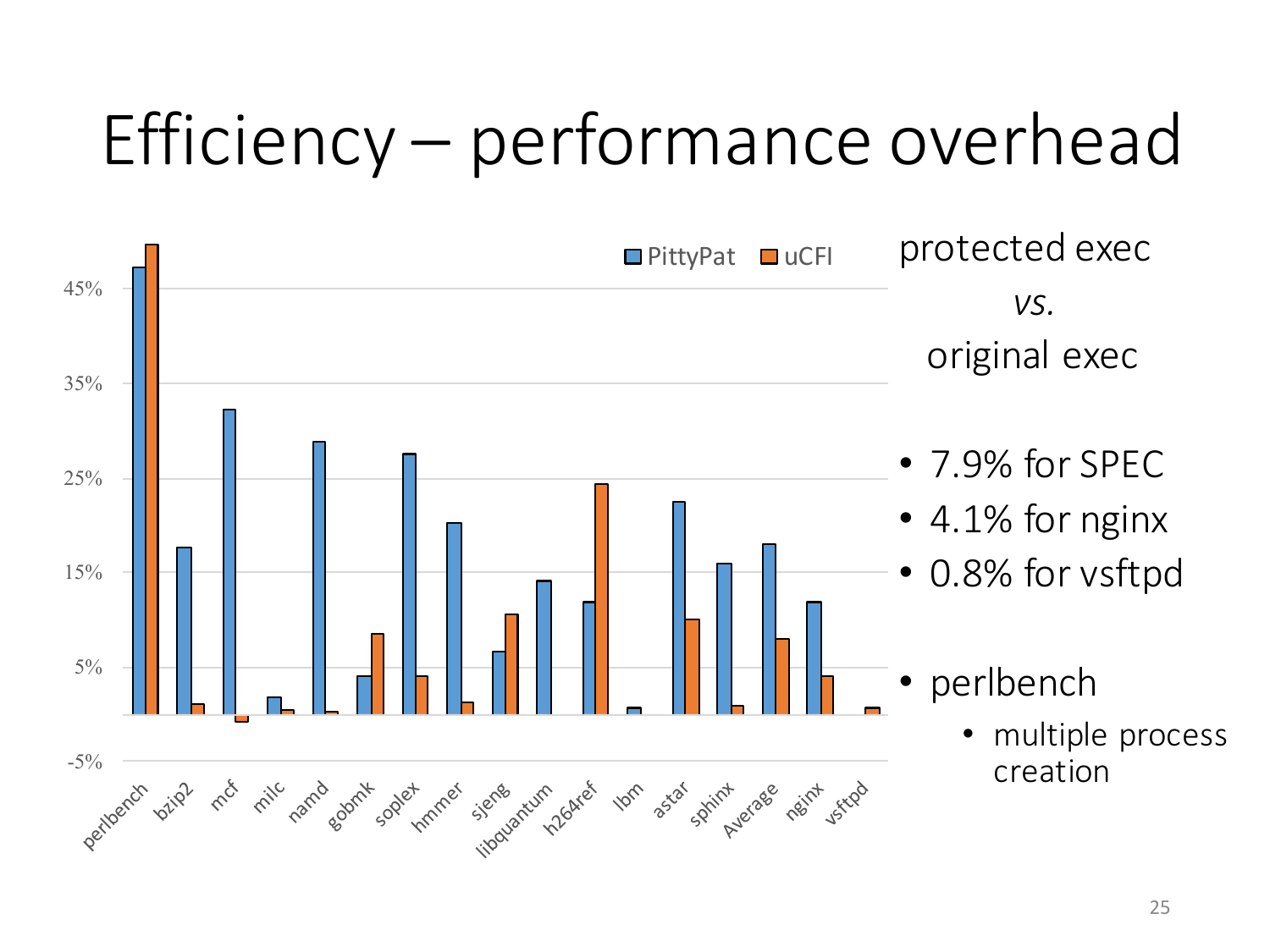### Efficiency – memory&code overhead

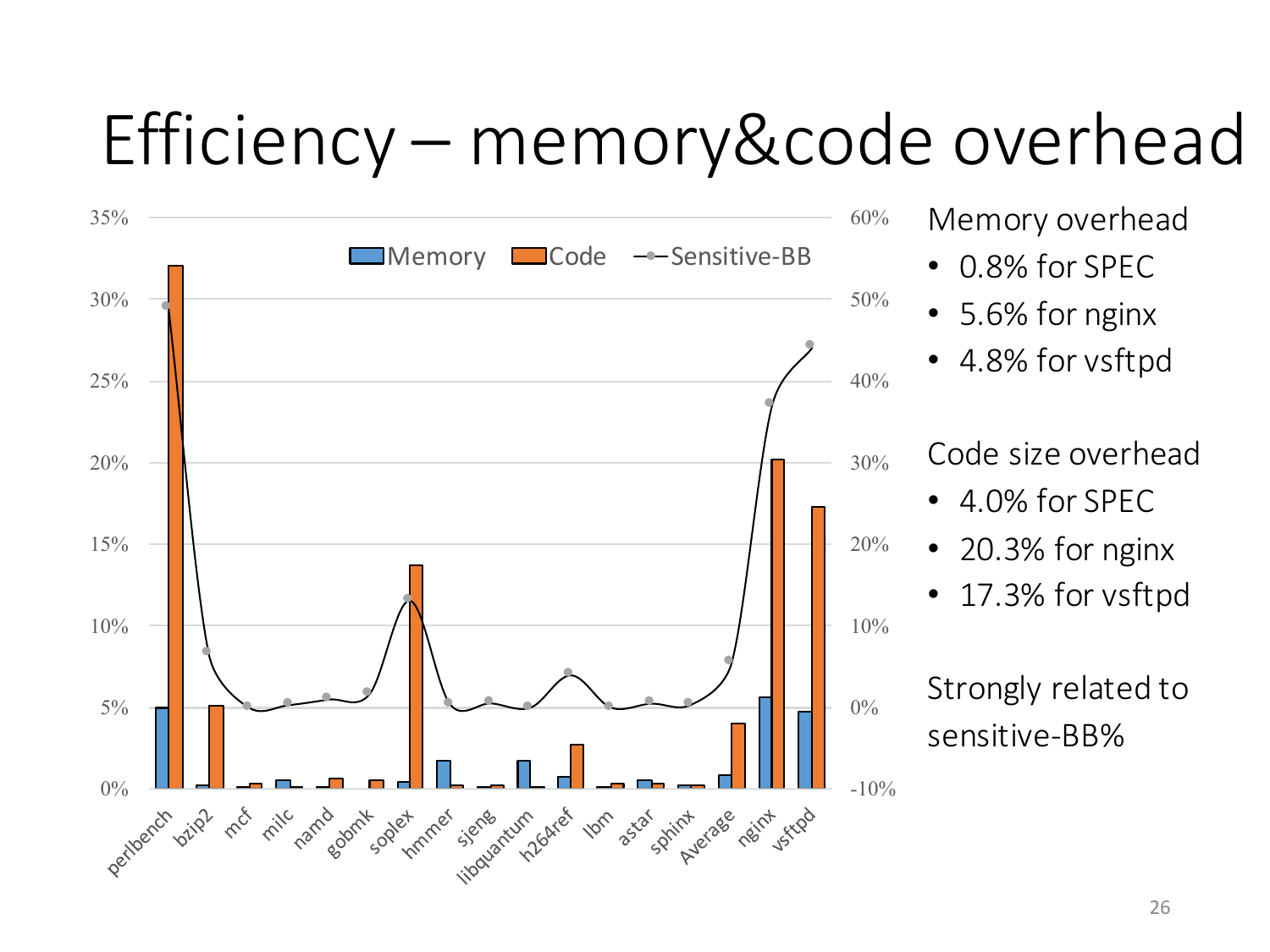#### Efficiency – trace size reduction

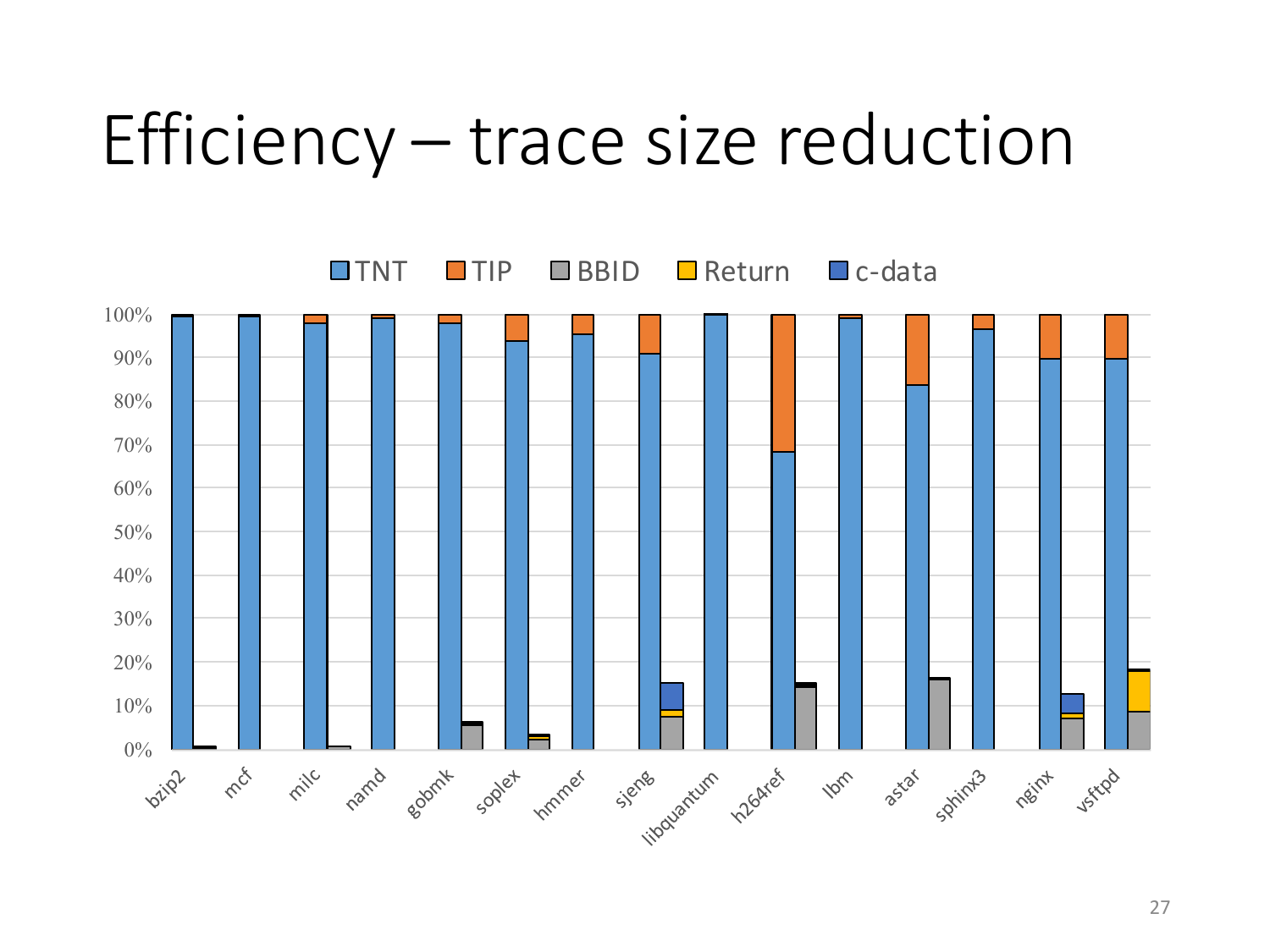## Discussion – backward-edge CFI

- uCFI does not protect return address
- Integration with parallel shadow stack $[7]$ 
	- For compatibility checking only
	- 58 SLOC code in LLVM X86 backend
	- 2.07% extra overhead (SPEC), <1% overhead (nginx & vsftpd)
- Alternatives:
	- SafeStack (available in clang)
	- Intel CET (in the future)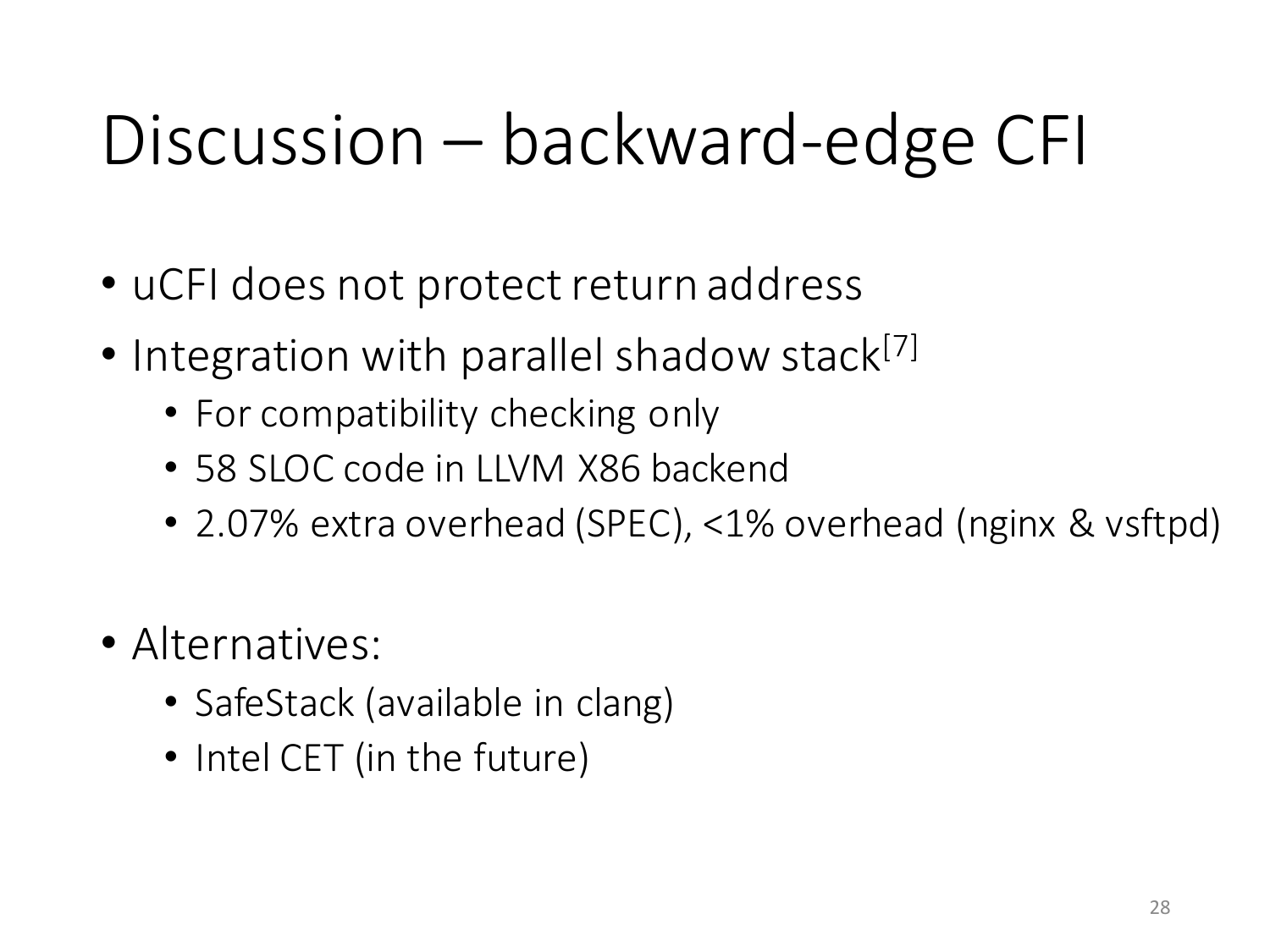### Conclusion: uCFI

Security: 

• Enforce Unique Code Target Property

Efficiency:

- (HW) Intel PT for control data
- (SW) write data for non-control data

**PTWRITEE** instruction  $\blacksquare$ https://github.com/uCFI-GATech Open source: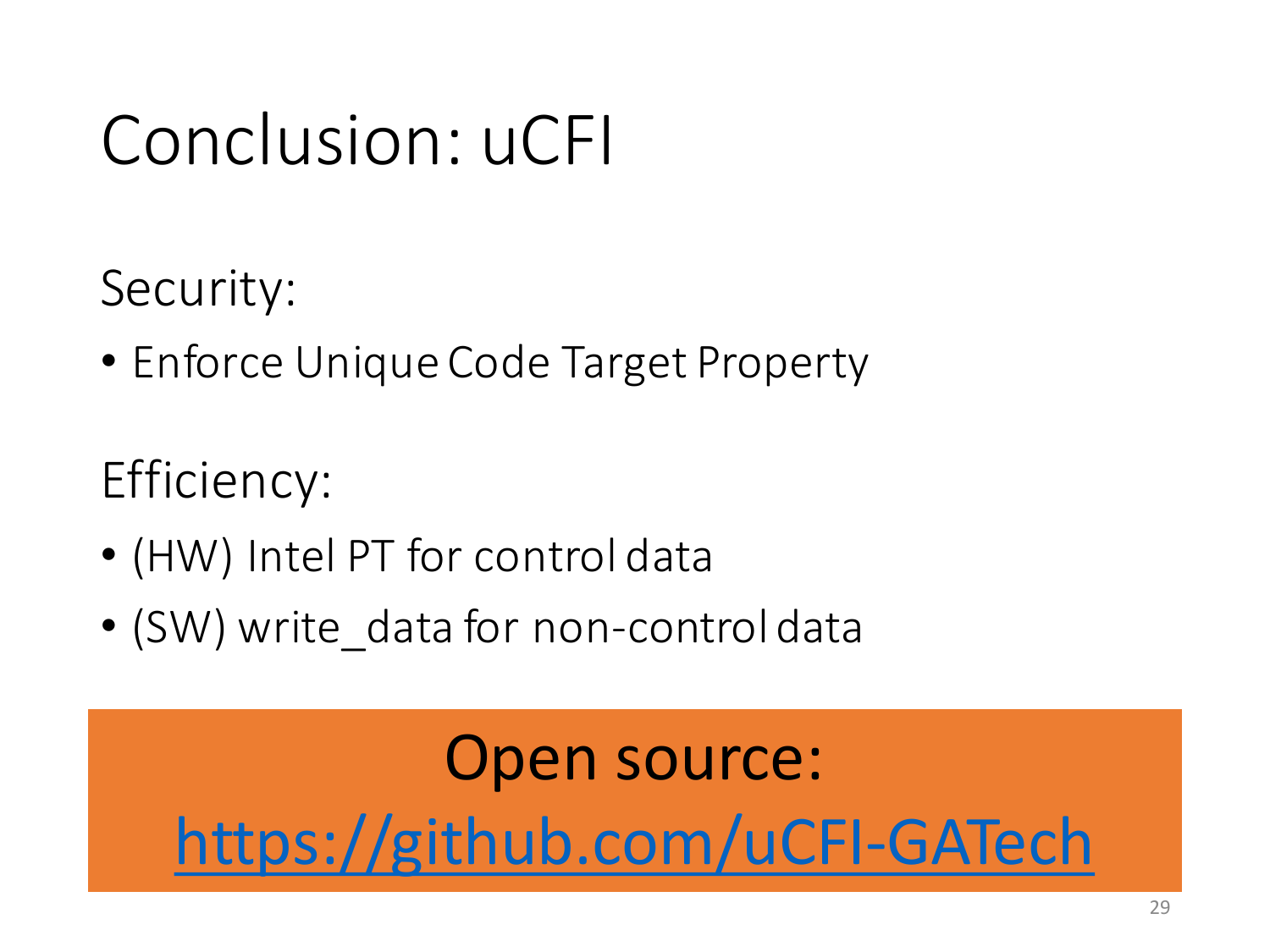### Related Work

- 1. Efficient Protection of Path-Sensitive Control Security. Ren Ding, Chenxiong Qian, Chengyu Song, Bill Harris, Taesoo Kim, and Wenke Lee. USENIX 2017.
- 2. GRIFFIN: Guarding Control Flows Using Intel Processor Trace. Xinyang Ge, Weidong Cui, and Trent Jaeger. ASPLOS 2017.
- 3. Per-Input Control-Flow Integrity.Ben Niu and Gang Tan. CCS 2015.
- 4. Practical Context-Sensitive CFI. Victor van der Veen, Dennis Andriesse, Enes Göktaş, Ben Gras, Lionel Sambuc, Asia Slowinska, Herbert Bos, and Cristiano Giuffrida. CCS 2015.
- 5. Code-Pointer Integrity. Volodymyr Kuznetsov, László Szekeres, Mathias Payer, George Candea, R. Sekar, and Dawn Song. OSDI 2014.
- 6. Practical Control Flow Integrity and Randomization for Binary Executables. Chao Zhang, Tao Wei, Zhaofeng Chen, Lei Duan, LaszloSzekeres, Stephen McCamant, Dawn Song, and Wei Zou. Oakland 2013.
- 7. The Performance Cost of Shadow Stacks and Stack Canaries. Thurston H.Y. Dang, Petros Maniatis, and David Wagner. AsiaCCS 2015.
- 8. Counterfeit Object-Oriented Programming: On the Difficulty of Preventing Code Reuse Attacks in C++ Applications. Felix Schuster, Thomas Tendyck, Christopher Liebchen, Lucas Davi, Ahmad-Reza Sadeghi, and Thorsten Holz. Oakland 2015.
- 9. Control-Flow Bending: On the Effectiveness of Control-Flow Integrity. Nicolas Carlini, Antonio Barresi, Mathias Payer,David Wagner,and Thomas R. Gross. USENIX Security 2015.